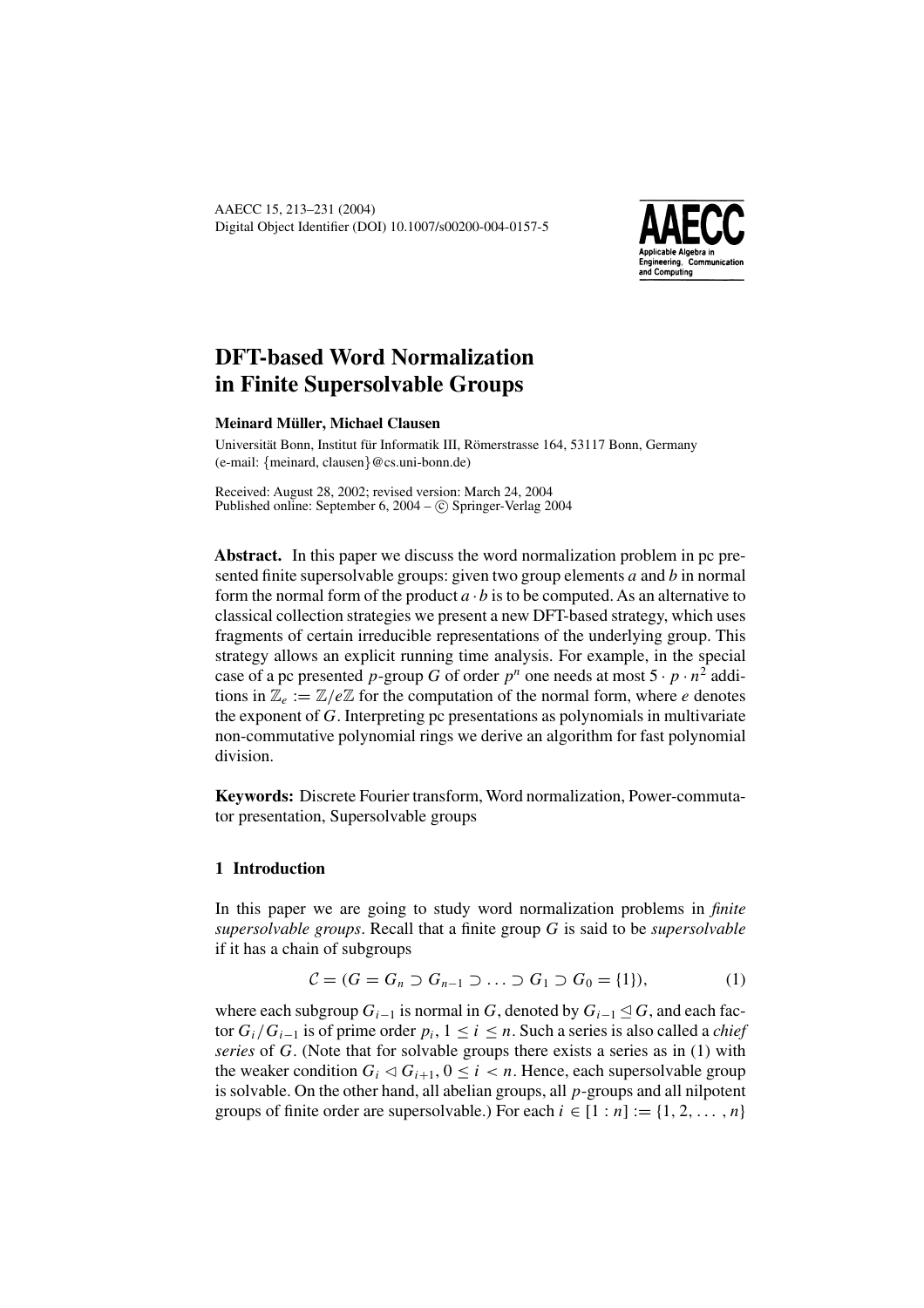let  $g_i$  be an element in  $G_i \setminus G_{i-1}$ , then G is generated by  $g_1, \ldots, g_n$ . Even more, each element  $g \in G$  has the unique expression

$$
g = g_n^{e_n} \cdot g_{n-1}^{e_{n-1}} \cdot \ldots \cdot g_1^{e_1} \quad (0 \le e_i < p_i), \tag{2}
$$

which is also referred to as *the normal form* of g. The multiplication in G is completely described, if the normal forms of all powers  $g_i^{p_i}$  and all commutators  $[g_i, g_j] := g_i^{-1} g_j^{-1} g_i g_j$  are known. More formally, every supersolvable group has a *power-commutator presentation* (pc presentation) of the form

$$
G = \langle g_1, \dots, g_n \mid g_i^{p_i} = u_i \ (1 \le i \le n), [g_i, g_j] = w_{ij} \ (1 \le i < j \le n) \rangle, \tag{3}
$$

with generators  $g_i \in G_i \setminus G_{i-1}$  and words  $u_i \in G_{i-1}$  and  $w_{ij} \in G_i$ , all given in normal form:

$$
u_i = g_{i-1}^{a_{i,i-1}} \cdot \ldots \cdot g_1^{a_{i,1}}
$$
 and  $w_{ij} = g_i^{b_{ij,i}} \cdot \ldots \cdot g_1^{b_{ij,1}}$ . (4)

Conversely, every pc presentation of the form (3) defines a supersolvable group. The pc presentation is called *consistent* if the resulting group has order  $p_1p_2 \ldots p_n$ . We refer to [12] for further details.

A classical word normalization problem is the task to compute for two elements  $g^{\alpha} := g_n^{\alpha_n} \cdot \ldots \cdot g_1^{\alpha_1}$  and  $g^{\beta}$ , both in normal form, the normal form of their product:  $g^{\gamma} = g^{\alpha} \cdot g^{\beta}$ . More generally, if  $\phi$ :  $[1 : L] \rightarrow [1 : n]$  and  $\psi : [1 : L] \rightarrow \mathbb{Z} \setminus \{0\}$ , then one could ask for a fast algorithm that on input  $(\phi, \psi)$  outputs the normal form of the word

$$
g_{\varphi}^{\psi} := g_{\varphi(1)}^{\psi(1)} \cdot g_{\varphi(2)}^{\psi(2)} \cdot \ldots \cdot g_{\varphi(L)}^{\psi(L)}.
$$
 (5)

Even more general is the task to compute the normal form of a regular expression in the generators like  $((g_1^{23} \cdot g_6^5 \cdot g_3^9)^{-35} \cdot ((g_4^{12} \cdot g_6^2)^{42} \cdot (g_3^4 \cdot g_4^5)^{19})^{-33})^{14}$  or of a group element defined by a straightline program, see, e.g., [3]. There are also word normalization problems in disguise. One example, studied in Section 3, is the computation of the orders of the generators.

Classical strategies for solving word normalization problems of the form  $g^{\gamma} = g^{\alpha} \cdot g^{\beta}$  involve various kinds of *collection* processes (see, e.g., [12]) or Hall polynomials combined with interpolation techniques (see, e.g., [13]). To the best of our knowledge, there is no strategy that is always superior to all other strategies. Furthermore, the only known upper bounds for the number of arithmetic operations needed to compute the normal form are exponential in the input size.

For the class of pc presented finite supersolvable groups, we propose a new DFT-based word normalization strategy, which principally differs from classical collection strategies used in computer algebra system such as GAP or MAGMA.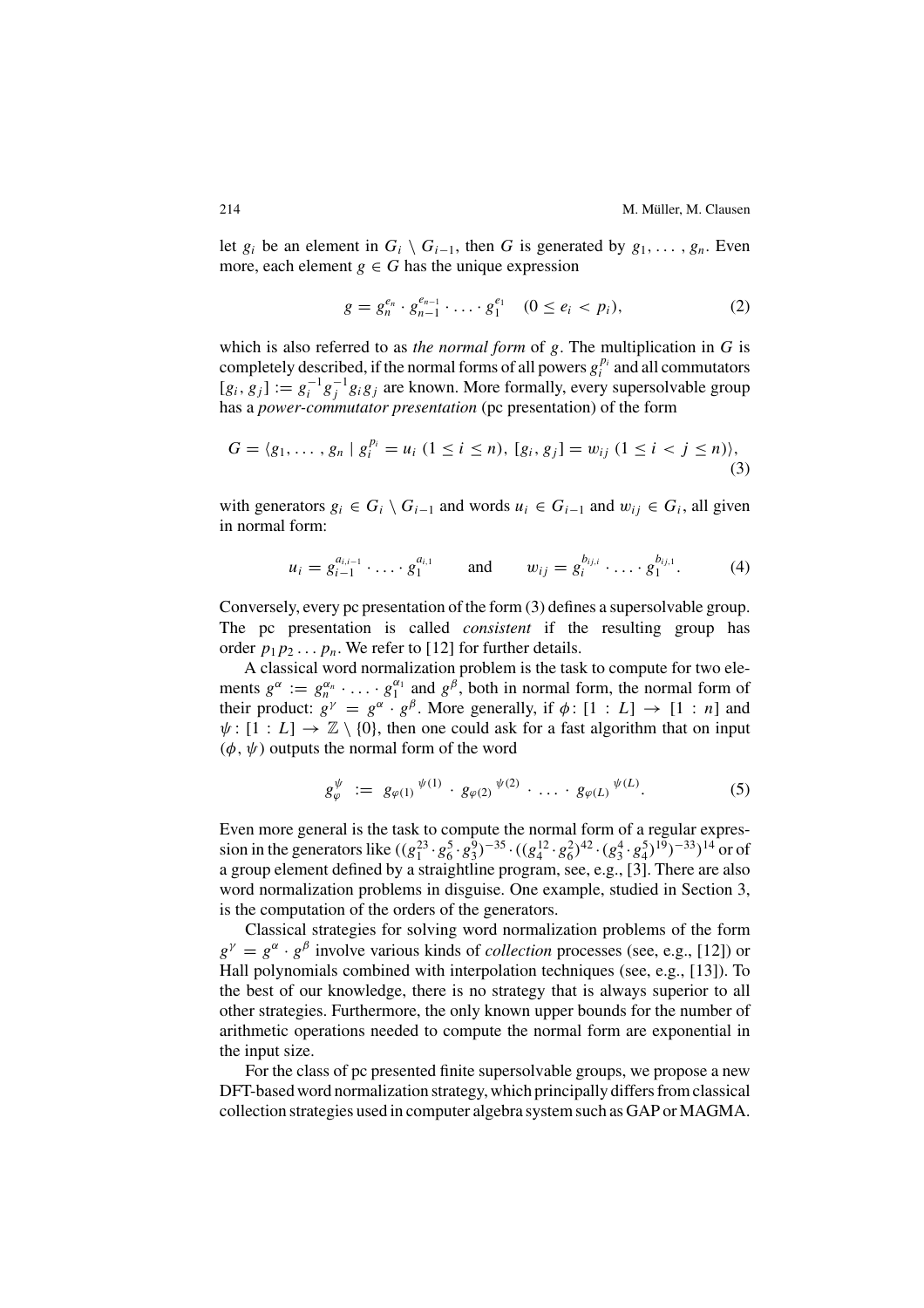To determine the normal form, we use certain fragments of irreducible representations of the underlying group which are computed in a preprocessing step. Our DFT-based strategy has the following advantages over classical strategies:

- It allows an explicit running time analysis. The upper bound for the number of operations needed in the normal form computation is roughly linear in the length of the word to be normalized, and quadratic in the length  $n$  of the chief series  $C$  of  $G$ .
- It works efficiently even in the case of normalizing regular expressions. The crucial point is that such a regular expression has not to be resolved in order to compute the normal form.

Before we explain the basic idea of our approach, we briefly recall some facts from representation theory (see [4, 11]). Let G denote a finite group of order N. The vector space  $\mathbb{C}G := \{a | a : G \to \mathbb{C}\}$  of all complex valued functions on G with multiplication  $(ab)(x) := \sum_{g \in G} a(g)b(g^{-1}x)$  for  $a, b \in \mathbb{C}G$ and all  $x \in G$  defines an associative algebra, the so-called *group algebra* of G. By Wedderburn's Theorem, the group algebra CG (the *signal domain*) is isomorphic to an algebra of block diagonal matrices (the *spectral domain*):

$$
D = \bigoplus_{k=1}^{h} D_k : \mathbb{C}G \longrightarrow \bigoplus_{k=1}^{h} \mathbb{C}^{d_k \times d_k}.
$$
 (6)

Here, the number  $h$  of blocks equals the number of conjugacy classes of  $G$  and the projections  $D_1, \ldots, D_h$ , also denoted by Irr(G), form a transversal of irreducible matrix representations of CG. Every such D is called a *discrete Fourier transform* (DFT) of G. One can show that D is determined up to the ordering of the h blocks and the choice of basis in each of these blocks. For supersolvable groups G, Baum and Clausen [1] have designed an efficient algorithm, in the following also denoted as BC-Algorithm, to compute a very special DFT D of G: all representing matrices  $D(g_i)$  on the generators  $g_i$ ,  $1 \le i \le n$ , are monomial having only e-th roots of unity as non-zero entries. Here e denotes the exponent of G, which is the least common multiple of the orders of the elements of G. This allows very efficient computations in the spectral domain. Furthermore, since all matrix operations in the spectral domain will be multiplications or inversions, one can compute purely symbolically in the additive group  $\mathbb{Z}_e := \mathbb{Z}/e\mathbb{Z}$ .

There are many examples, where computations can be speeded up using DFT-based methods. The most prominent example is polynomial multiplication or cyclic convolution which amounts to multiplication in the group algebra  $\mathbb{C}C_N$ , where  $C_N$  denotes the cyclic group of order N. Here the corresponding DFT can be used to transfer the problem from the signal to the spectral domain, where convolution reduces to pointwise multiplication. Another more algebraic example is the efficient DFT-based computation of character tables of  $p$ -groups, see [14].

To explain the main idea of our DFT-based normalization algorithm we consider the problem of computing the normal form of the product  $a \cdot b$ , where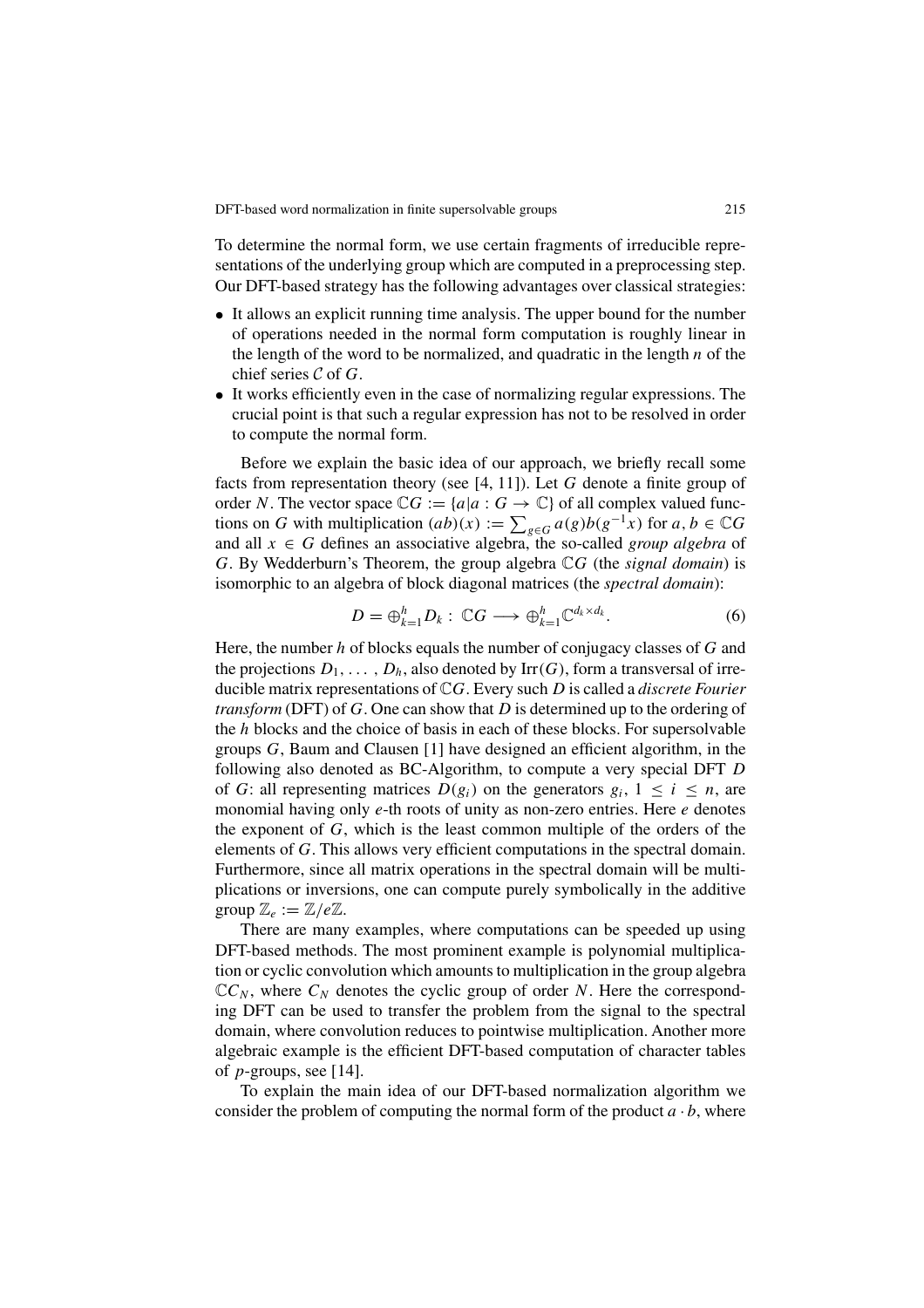$a, b \in G$ . Intuitively, we translate the problem by means of a suitable DFT D into the spectral domain:  $D(a \cdot b) = D(a) \cdot D(b)$ . Here, the multiplication can be done efficiently. The translation of the product back into the signal domain, which is in this case simply the group, can be done by using only fragments of certain irreducible matrix representations – one for each generator  $g_i$ ,  $1 \leq i \leq n$ . As a special case of our normalization algorithm, we obtain the following:

**Corollary 1.1** *Let*  $G$  *be a pc presented p-group of order*  $p^n$  *and exponent e, with corresponding chief series* C*. Then, given (suitable parts of) a* C*-adapted DFT, normalization of the product of two normal words in* G *can be done with at most*  $5 \cdot p \cdot n^2$  *additions in*  $\mathbb{Z}_e$ *.* 

The rest of this paper is organized as follows. In Section 2, we introduce some notation and sketch the main ideas of the BC-Algorithm. Section 3 discusses some basic properties of e-monomial matrices and explains how to compute efficiently the orders of the generators from parts of the DFT-information. In Section 4, we describe our DFT-based word normalization procedure, referred to as the WN-Algorithm, and give a detailed complexity analysis. Section 5 gives some implementation details and running times. As an application, we discuss in Section 6 how pc presentations can be interpreted as certain Gröbner bases in non-commutative polynomial rings. In this context, the WN-Algorithm can be used for fast polynomial division.

## **2 BC-Algorithm**

We assume that the reader is familiar with the basic notions and facts from representation theory (see, e.g., [11] as a standard reference). In the following, we briefly recall the main ideas of the BC-Algorithm thereby we fix the notation and describe a memory efficient data structure to store the DFT data. For a more detailed account, the reader is referred to [1, 4, 10].

For the rest of this section, let  $G$  denote a finite supersolvable group. The BC-Algorithm, which requires as input a consistent pc presentation of G, is based on the following version of Clifford's Theorem:

**Theorem 2.1 (**Clifford's Theorem**)** *Let* G *and* C *be as above. Given an irreducible representation*  $F$  *of*  $\mathbb{C}G_{i-1}$ ,  $0 < i \leq n$ , *one of the following two cases holds:*

(1) F *extends to* pi *pairwise inequivalent irreducible representations*  $D_0, \ldots, D_{n-1}$  *of*  $\mathbb{C}G_i$  *of degree* deg(*F*)*. Moreover, if*  $\chi^0, \chi^1, \ldots, \chi^{p_i-1}$ *are the linear characters of the cyclic group* Gi/Gi<sup>−</sup><sup>1</sup> *in a suitable order, we have*  $D_k = \chi^k \otimes D_0$ *.*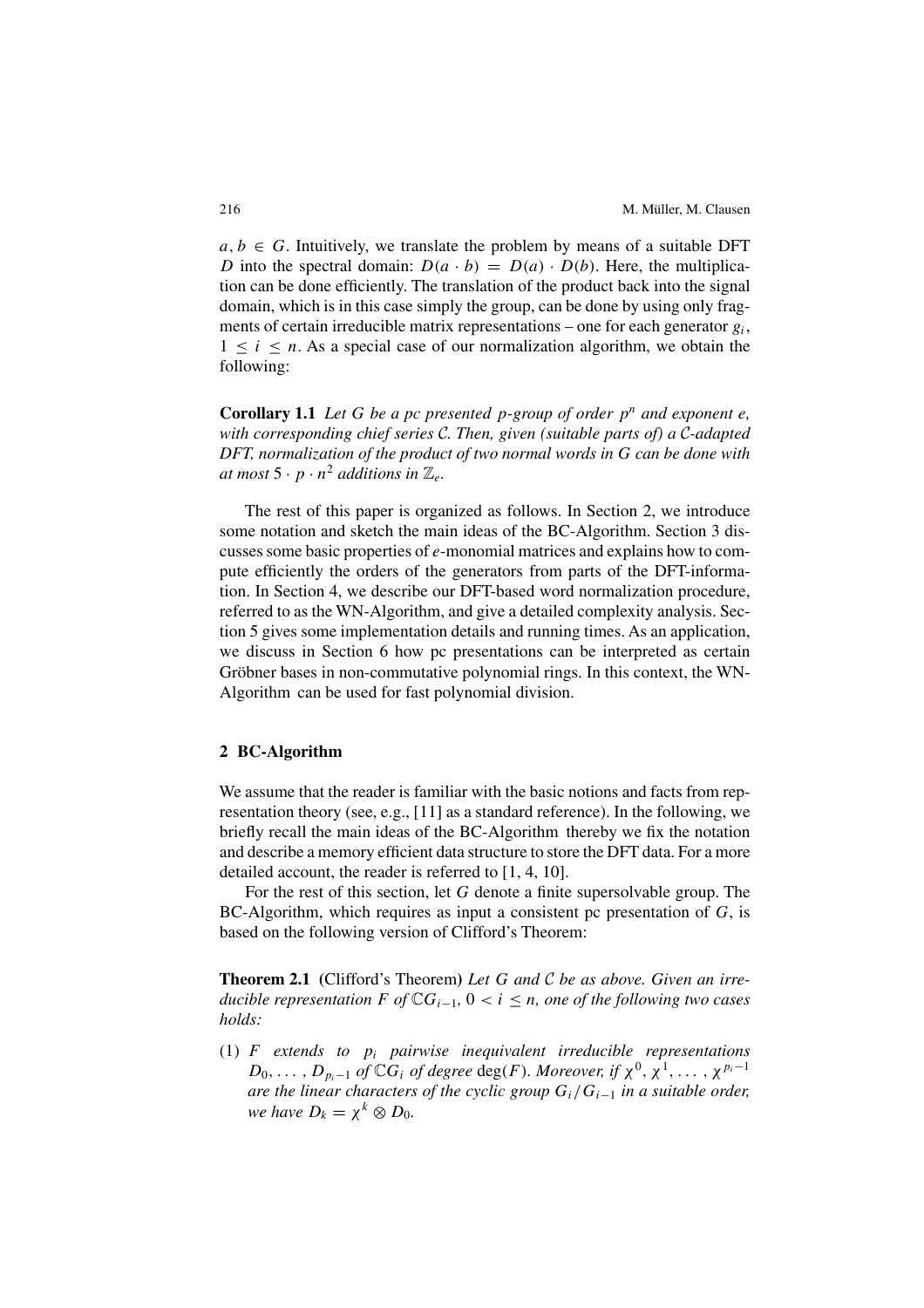(2) The induction of F to  $\mathbb{C}G_i$  is an irreducible representation of degree  $p_i \cdot \deg(F)$ .

*Up to equivalence, all irreducible representations of*  $\mathbb{C}G_i$  *can be obtained in this way.*

This allows us to construct the irreducible representations of G iteratively in a bottom-up fashion along the chief series C. Analogously to G, define  $\text{Irr}(G_i)$ for the subgroups  $G_i$ . Then, at each level  $i, 1 \le i \le n$ , a set Irr( $G_i$ ) is computed from Irr( $G_{i-1}$ ). In view of the efficiency the main point is that the BC-Algorithm does not construct a transversal  $\text{Irr}(G_i)$  arbitrarily but a very special set of representations with the following properties: firstly, the representations  $F \in \text{Irr}(G_i)$  are "optimally" adapted to the chief series  $C_i := (G_i \supset G_{i-1} \supset$  $\ldots \supset G_0 = \{1\}$  of  $G_i$  in the sense that the restriction  $F \downarrow G_\ell$  of F to any subgroup  $G_{\ell}$ ,  $1 \leq \ell < i$ , is not only *equivalent* – as stated in Clifford's Theorem – but even *equal* to the direct sum of representations of  $\text{Irr}(G_\ell)$ . Furthermore, equivalent irreducible constituents are equal. This property is referred to as  $C_i$ -*adaptivity* of F and ensures that all data already computed up to level  $i - 1$ can be used without modification for the construction in the following levels  $i, \ldots, n$ . A transversal of  $C_i$ -adapted irreducible matrix representations of  $\mathbb{C}G_i$ will be denoted by  $\text{Irr}(G_i, C_i)$ . Secondly, for the class of supersolvable groups every  $C_i$ -adapted representation F is automatically *monomial*, i.e., all matrices  $F(g)$ ,  $g \in G_i$ , are monomial having exactly one non-zero entry in each column and row. (This gives an alternative proof of the fact that supersolvable groups are M-groups, see, e.g., [11], Section 8.5.) Thirdly, all non-zero matrix entries of  $F(g)$  are e-th roots of unity, where e denotes the exponent of G (such matrices will be called e*-monomial*). Since all matrix manipulations of the BC-Algorithm are matrix multiplications and inversions the arithmetic operations can be done purely symbolically in the additive group  $\mathbb{Z}_e$ , i.e., thus the algorithm never runs into numerical problems. We summarize the result in the following theorem, whose proof can be found in [4].

**Theorem 2.2** *Let* G *be a finite supersolvable group of order* N *with exponent* e *and chief series* C*. Then the BC-Algorithm constructs from a consistent pc presentation of* G *a transversal* Irr(G, C) *of* e*-monomial* C*-adapted irreducible representations with*  $O(N \log N)$  *operations in the additive group*  $\mathbb{Z}_e$ *.* 

The output data of the BC-Algorithm can be realized by a compact data structure denoted by DS(G). Each e-monomial matrix  $A \in \mathbb{C}^{m \times m}$  can be written as

$$
A = \alpha \cdot \text{diag}(\omega^{a_1}, \dots, \omega^{a_m})
$$
 (7)

with a permutation  $\alpha \in S_m$  and non-trivial coefficients  $\omega^{a_1}, \ldots, \omega^{a_m}$ , where with a permutation  $\alpha \in S_m$  and non-trivial coefficients  $\omega^{N_1}, \dots, \omega^{N_m}$ , where  $\omega := \exp(2\pi \sqrt{-1}/e)$ . (Actually, the BC-Algorithm works with any primitive e-th root of unity  $\omega$ .) The permutation  $\alpha \in S_m$  is interpreted as permutation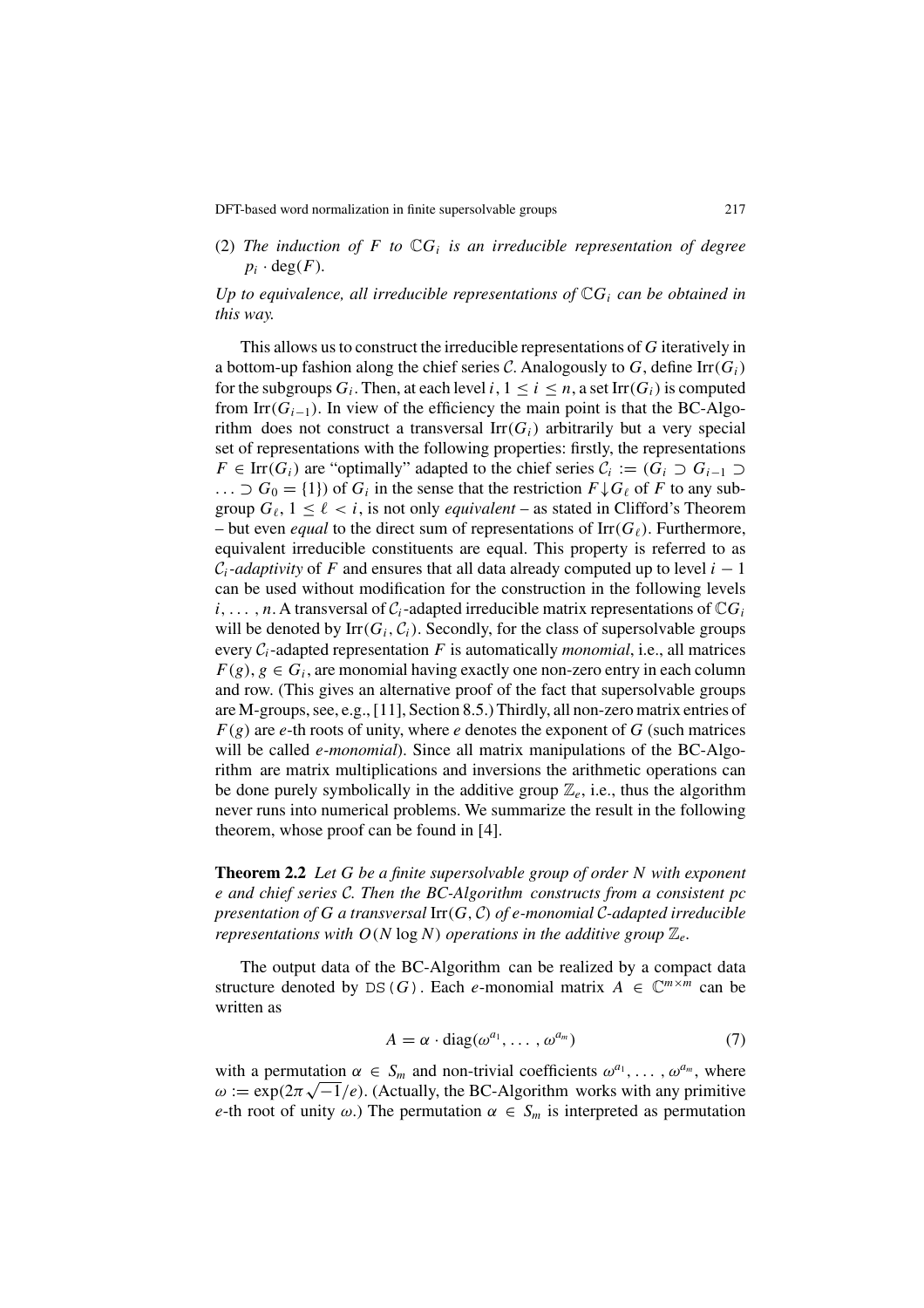

**Fig. 1.** Local structure of DS(G) around D, where  $p := p_i$ 

matrix, whose j-th column has entry 1 at position  $\alpha(j)$ ,  $1 \leq j \leq m$ . Therefore, A can be described by the 2m positive integers  $\alpha(1), \ldots, \alpha(m)$  and  $a_1, \ldots, a_m$ , which are all bounded by  $N$ . In view of the implementation we assume that these integers as well as all pointers can each be stored in a 32-bit word or double.

The BC-Algorithm computes Irr(G, C), where each representation  $D \in$ Irr(G, C) is given by its representing e-monomial matrices  $D(g_1), \ldots, D(g_n)$ on the generators of the pc presentation of  $G$ . Using Eq. (7) one can easily show that this leads to a memory requirement of  $2N \log N$  doubles. Using the  $C$ adaptivity one can do even better. To this means we introduce the C*-character graph* of G, which consists of  $n + 1$  levels. Each node of level  $i, 0 \le i \le n$ , corresponds uniquely to a representation  $D \in \text{Irr}(G_i, C_i)$  (which in turn corresponds to an irreducible character). Edges do exist at most between nodes of adjacent levels. More precisely, there is an edge between  $D \in \text{Irr}(G_i, C_i)$ and  $F \in \text{Irr}(G_{i-1}, C_{i-1})$  iff D restricted to  $G_{i-1}$  contains F as a direct summand. (As an example, Figure 2 shows the character graph of  $G_{128}$  given by Eq. (9).) In order to store  $\text{Irr}(G, \mathcal{C})$ , it suffices to store the character graph of G, where we need a pointer for each edge, and for each node corresponding to  $D \in \text{Irr}(G_i, C_i)$  we store the *e*-monomial matrix  $D(g_i)$  given by  $2deg(D)$ integers. Based on Clifford's Theorem, Figure 1 shows the local structure of  $DS(G)$  around D.

In Case 1 it follows again by Clifford's Theorem (using the notation of Theorem 2.1) that  $D_k(g_i) = \chi^k(g_i G_{i-1}) D_0(g_i)$  for  $1 \leq k < p$ . Therefore it suffices to store the matrix  $D_0(g_i)$  and, for  $1 \leq k < p$ , just the integers  $\chi^k(g_iG_{i-1})$ and a pointer to  $D_0(g_i)$ . A straightforward analysis of DS(G) leads to the following result (see [10]):

**Lemma 2.3** *The data structure* DS(G) *for a finite supersolvable group* G *requires at most* 12 N double*s for all pointers and integers.*

## **3** *e***-Monomial Matrices**

In this section, we summarize basic properties of  $e$ -monomial matrices which will be needed in the analysis of the WN-Algorithm. Furthermore, we prove a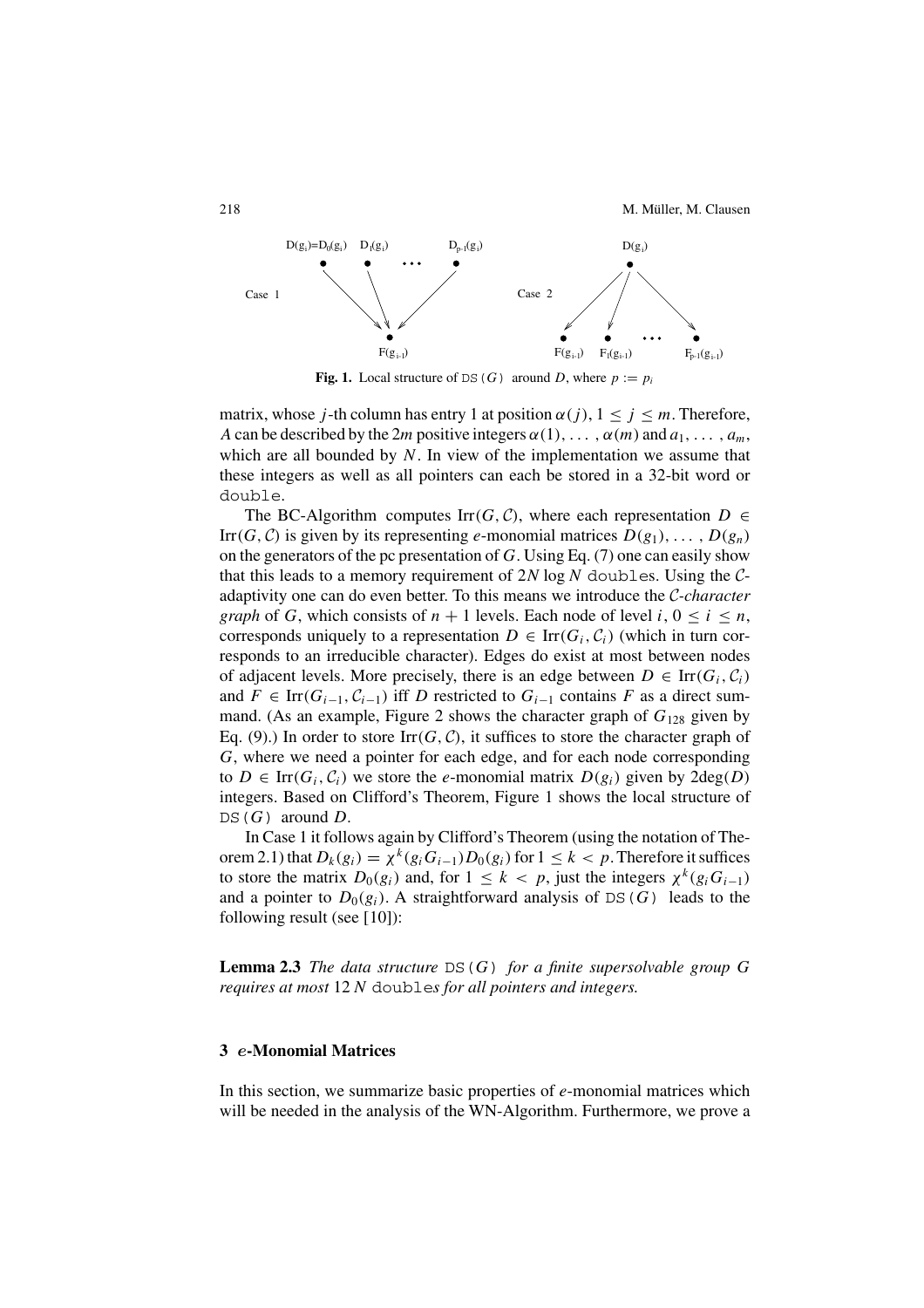formula for the order of an e-monomial matrix which will be exploited as an important first step in the word normalization.

#### *3.1 Basic Properties*

As in (7), let  $A = \alpha \text{ diag}(\omega^{a_1}, \dots, \omega^{a_N})$  and  $B = \beta \text{ diag}(\omega^{b_1}, \dots, \omega^{b_N})$  denote e-monomial matrices of dimension  $N \in \mathbb{N}$  with permutations  $\alpha, \beta \in S_N$  and e-monomial matrices of dimension  $N \in \mathbb{N}$  with perform  $\omega := \exp(2\pi \sqrt{-1}/N)$ . Then it is easily checked that

$$
\beta^{-1} \text{diag}(a_1, \dots, a_N)\beta = \text{diag}(a_{\beta(1)}, \dots, a_{\beta(N)}).
$$
 (8)

From this follows the next lemma which tells us how to compute with  $e$ -monomial matrices.

**Lemma 3.1** *Let* A *and* B *be e-monomial matrices as above and let*  $A_m :=$  $(\alpha(m), a_m)$  *for*  $1 \leq m \leq N$ *. Then the following holds:* 

$$
(A^{-1})_m = (\alpha^{-1}(m), (-a_{(\alpha^{-1}(m)}) \mod e),
$$
  
\n
$$
(AB)_m = (\alpha(\beta(m)), (a_{\beta(m)} + b_m) \mod e),
$$
  
\n
$$
(A^r)_m = (\alpha^r(m), (a_{\alpha^{r-1}(m)} + \ldots + a_{\alpha(m)} + a_m) \mod e).
$$

The formula for the multiplication of two matrices can easily be generalized to L matrices,  $L \in \mathbb{N}$ . Conducting the multiplication from right to left, one obtains the following lemma.

**Lemma 3.2** *Let*  $A_1, \ldots, A_L \in GL(N, \mathbb{C})$  *be e-monomial matrices and let*  $m \in \{1, \ldots, N\}$ . Then  $(A_1 \cdot \ldots \cdot A_{L-1} \cdot A_L)$ <sub>m</sub> can be computed with  $L - 1$ *additions in*  $\mathbb{Z}_e$ *.* 

The next lemma tells us, how to compute  $(A<sup>r</sup>)<sub>m</sub>$  efficiently for  $r \gg N$ using the binary method, where only additions (and no multiplications) in  $\mathbb{Z}_e$ are used.

**Lemma 3.3** *Let*  $A = \alpha \text{ diag}(\omega^{a_1}, \dots, \omega^{a_N})$  *and*  $r \in \mathbb{N}$ *. Assume that*  $m \in \mathbb{N}$  $\{1,\ldots,N\}$  *lies in a cycle of*  $\alpha$  *of length*  $M, 1 \leq M \leq N$ . Then  $(A^r)_m$  *can be computed with at most*  $r - 1$  *or, if*  $r \geq M$ *, with at most*  $2\lfloor \log(r \text{ div } M) \rfloor + M$ *additions in*  $\mathbb{Z}_e$ *.* 

*Proof.* The upper bound  $r - 1$  follows from Lemma 3.2. If  $r \geq M$  write  $r = s \cdot M + t$  with  $0 \le t < M$ . Let  $\sigma_i := a_{\alpha^i(m)}, \Sigma_k := \sum_{i=0}^k \sigma_i$ , and  $\Sigma_{-1} := 0$ . As  $\alpha^M(m) = m$ , we obtain  $\sigma_i = \sigma_{i+M}$  and thus

$$
(Ar)m = (\alphar(m), \Sigmar-1 \text{ mod } e) = (\alphat(m), \Sigmat-1 + s \cdot \SigmaM-1 \text{ mod } e).
$$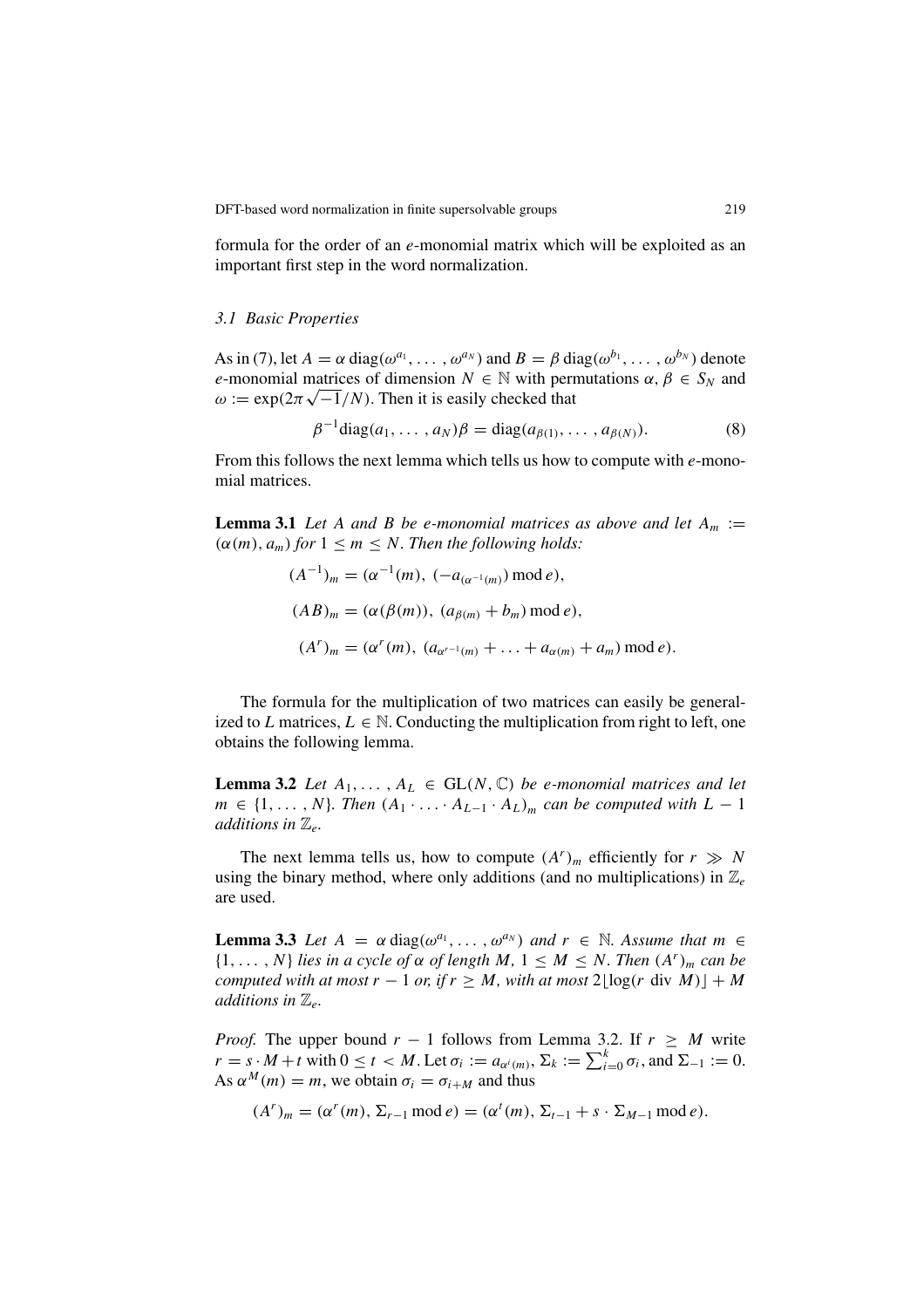Hence  $\Sigma_{r-1}$  mod e can be computed with  $M + 2\lfloor \log s \rfloor$  additions in  $\mathbb{Z}_e$  as follows.

- (i) Compute  $\Sigma_{t-1}$  mod e with  $t-1$  additions in  $\mathbb{Z}_e$ .
- (ii) Compute  $\Sigma_{M-1} = \Sigma_{t-1} + (\Sigma_{M-1} \Sigma_{t-1}) \mod e$  with  $M t$  additions in  $\mathbb{Z}_e$ .
- (iii) Compute  $s \cdot \Sigma_{M-1}$  mod e with the binary method with at most 2[log s] additions in  $\mathbb{Z}_e$ .
- (iv) Compute  $\Sigma_{r-1}$  mod  $e = (\Sigma_{t-1} \mod e) + (s \cdot \Sigma_{M-1} \mod e)$  mod e with one addition in  $\mathbb{Z}_e$ .

From this follows the other upper bound. In (iii) the product  $s \cdot \Sigma_{M-1}$  mod e in  $\mathbb{Z}_e$  was computed by additions in  $\mathbb{Z}_e$  to avoid multiplications in  $\mathbb{Z}_e$ .

#### *3.2 The Order of Generators and* e*-Monomial Matrices*

Given a consistent pc presentation, one might ask for the orders  $\text{ord}(g_i)$  of the generators  $g_i$ . (By the way, we need this information in the next section to obtain faster algorithms.) As  $g_i \in G_i \backslash G_{i-1}$ ,  $p_i$  divides the order of  $g_i$ . More precisely, we have, ord $(g_i) = p_i \cdot \text{ord}(g_i^{p_i})$ . Next we could look at  $g_i^{p_i} \in G_{i-1}$  which is known in normal form,  $g_i^{p_i} = u_i$ . From this normal form we can easily compute the smallest j such that  $g_i^{p_i} \in G_j$ . If  $j = 0$ , then  $u_i = 1$  and we are done. Otherwise, we run into a word normalization problem, for we have to compute the canonical form of  $u_i^{p_j}$  in order to obtain  $\text{ord}(g_i) = p_i \cdot p_j \cdot \text{ord}(u_i^{p_j})$ , and so on.

With the help of our DFT-data, the computation of the orders of the generators becomes quite easy. From the BC-algorithm we know, for each  $i$ , the matrices  $D_{i,0}(g_i), \ldots, D_{i,h_i-1}(g_i)$ . As the DFT for  $G_i$  is an isomorphism, the order of  $g_i$  equals the order of the block diagonal matrix  $D_{i,0}(g_i) \oplus \ldots \oplus D_{i,h_i-1}(g_i)$ , which in turn is the lowest common multiple of the orders of the  $e$ -monomial matrices  $D_{i,s}(g_i)$ ,  $s \in [0 : h_i - 1]$ . So to solve our problem, we need to determine the orders of *e*-monomial matrices.

We are going to compute the order of the  $e$ -monomial matrix  $A = \alpha \text{ diag}(\epsilon_1, \dots, \epsilon_N)$  setting  $\epsilon_i := \omega^{a_i}$  for  $1 \leq j \leq N$ . Suppose  $\alpha$  consists of k cycles of length  $\ell_1, \ldots, \ell_k$  and let  $C_k$  denote the set of all elements in the  $\kappa$ -th cycle of  $\alpha$ . E.g., if  $\alpha = (a \dots b)(c \dots d) \dots (y \dots z)$  then  $C_1 = \{a, \dots, b\}$ ,  $C_2 = \{c, \ldots, d\}$  and  $C_k = \{y, \ldots, z\}$ . It is well-known that

$$
\mathrm{ord}(\pi)=\mathrm{lcm}(\ell_1,\ldots,\ell_k).
$$

For  $\kappa \in [1 : k]$  let

$$
\lambda_{\kappa} := \left(\prod_{j \in C_{\kappa}} \epsilon_j\right)^{\text{ord}(\pi)/\ell_{\kappa}} \quad \text{and} \quad m_{\kappa} := \left(\sum_{j \in C_{\kappa}} a_j\right) \cdot (\text{ord}(\pi)/\ell_{\kappa}) \text{ mod } e.
$$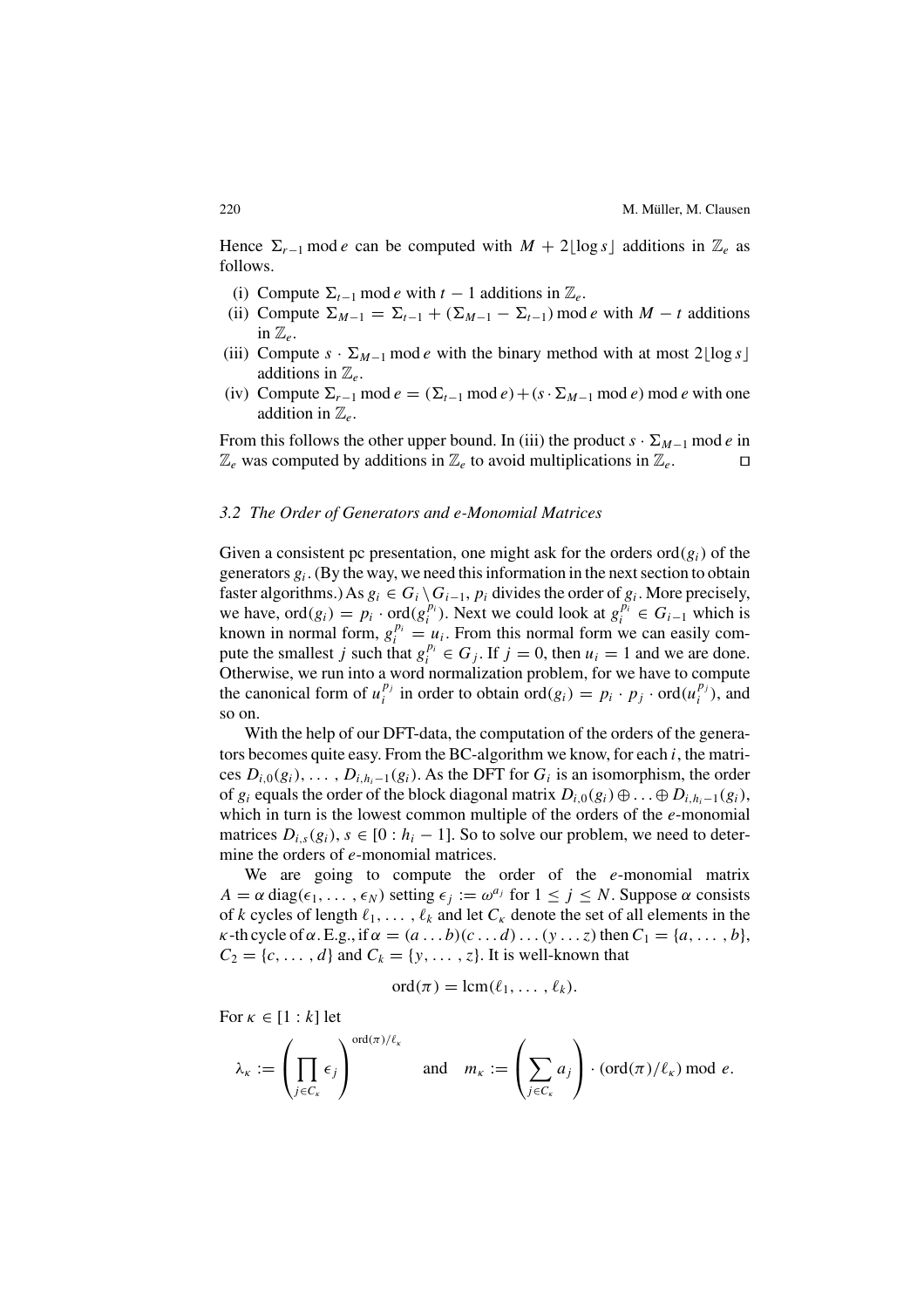**Lemma 3.4** *Keeping the above notation, the following holds:*

(1) ord(A) = ord( $\alpha$ ) · lcm(ord( $\lambda_1$ ), ..., ord( $\lambda_k$ )). (2) ord( $\lambda_{\kappa}$ ) = e/ gcd(e,  $m_{\kappa}$ ), for each  $\kappa \in [1:k]$ .

*Proof.* Our claim follows immediately from the well-known fact that for a group element g of order m and a positive integer r the order of  $g<sup>r</sup>$  equals  $m / \text{gcd}(m, r)$ . This fact should be combined with the formula

$$
A^{r} = \alpha^{r} \operatorname{diag} \left( \prod_{\rho=1}^{r-1} \epsilon_{\alpha^{\rho-1}(1)}, \ldots, \prod_{\rho=1}^{r-1} \epsilon_{\alpha^{\rho-1}(N)} \right)
$$

whose validity follows from Lemma 3.1.  $\square$ 

#### **4 DFT-based Word Normalization**

In this section, we describe a DFT-based strategy for the word normalization problem in a pc presentated finite supersolvable group  $G$  of exponent  $e$ , whose presentation defines a chief series  $C$ . We fix the primitive e-th root of unity presentation defines a chief series c. we fix the primitive e-th root of unity  $\omega := \exp(2\pi\sqrt{-1}/e)$ . Using the notation from Section 2, we are going to normalize  $g_{\varphi}^{\psi} = g_{\varphi(1)}^{\psi(1)} \cdot \ldots \cdot g_{\varphi(L)}^{\psi(L)}$ , see (5). There are two trivial preprocessing steps: first of all, by summing up exponents one can assume  $\varphi(\ell) \neq \varphi(\ell + 1)$ for  $1 \leq \ell < L$ . Secondly, according to the last section, we know the orders of the generators. Thus we can replace each  $\psi(\ell)$  by  $(\psi(\ell) \mod ord(g_{\varphi(\ell)}))$ , for  $1 \leq \ell \leq L$ .

Suppose  $g_{\varphi}^{\psi}$  has normal form  $g_n^{e_n} \cdot \ldots \cdot g_1^{e_1}$ . Our task is to compute the exponents  $e_n, \ldots, e_1$ . A general strategy could proceed as follows. To compute  $e_n$ switch to the factor group  $G/G_{n-1}$ . Then

$$
g_n^{\sum_{\ell:\,\varphi(\ell)=n}\psi(\ell)}G_{n-1}=g_{\varphi}^{\psi}G_{n-1}=g_n^{e_n}G_{n-1},
$$

hence  $e_n = \sum_{\ell: \varphi(\ell) = n} \psi(\ell) \mod p_n$ . Next consider  $w_{n-1} := g_n^{-e_n} g_{\varphi}^{\psi}$  which is equal to  $g_{n-1}^{e_{n-1}}\cdots g_1^{e_1} \in G_{n-1}$ . Although  $w_{n-1}$  is an element of  $G_{n-1}$ , it is given as a word in possibly all generators. Taken this into account, we switch to  $G/G_{n-2}$ and have to extract from the equation  $w_{n-1}G_{n-2} = g_{n-1}^{e_{n-1}}G_{n-2}$  the exponent  $e_{n-1}$ . Inductively, suppose we already know the exponents  $e_n, \ldots, e_{i+1}$ , for some *i* ≥ 1. Then define  $w_i := g_{i+1}^{-e_{i+1}} \cdot \ldots \cdot g_n^{-e_n} g_{\varphi}^{\psi} = g_i^{e_i} \cdot \ldots \cdot g_1^{e_1} \in G_i$ . The task is to extract from  $w_i G_{i-1} = g_i^{e_i} G_{i-1}$  the exponent  $e_i$ . The goal of this section is to show, how this extraction can be done efficiently using partial information about the C-adapted DFT of G.

The BC-Algorithm enumerates the  $C_i$ -adapted irreducible representations of  $G_i$  in a specific way. For each i,  $D_{i,0}$  is the trivial representation, whereas  $D_{i,1}$ is the one-dimensional representation with kernel  $G_{i-1}$  specified by  $D_{i,1}(g_i)$  =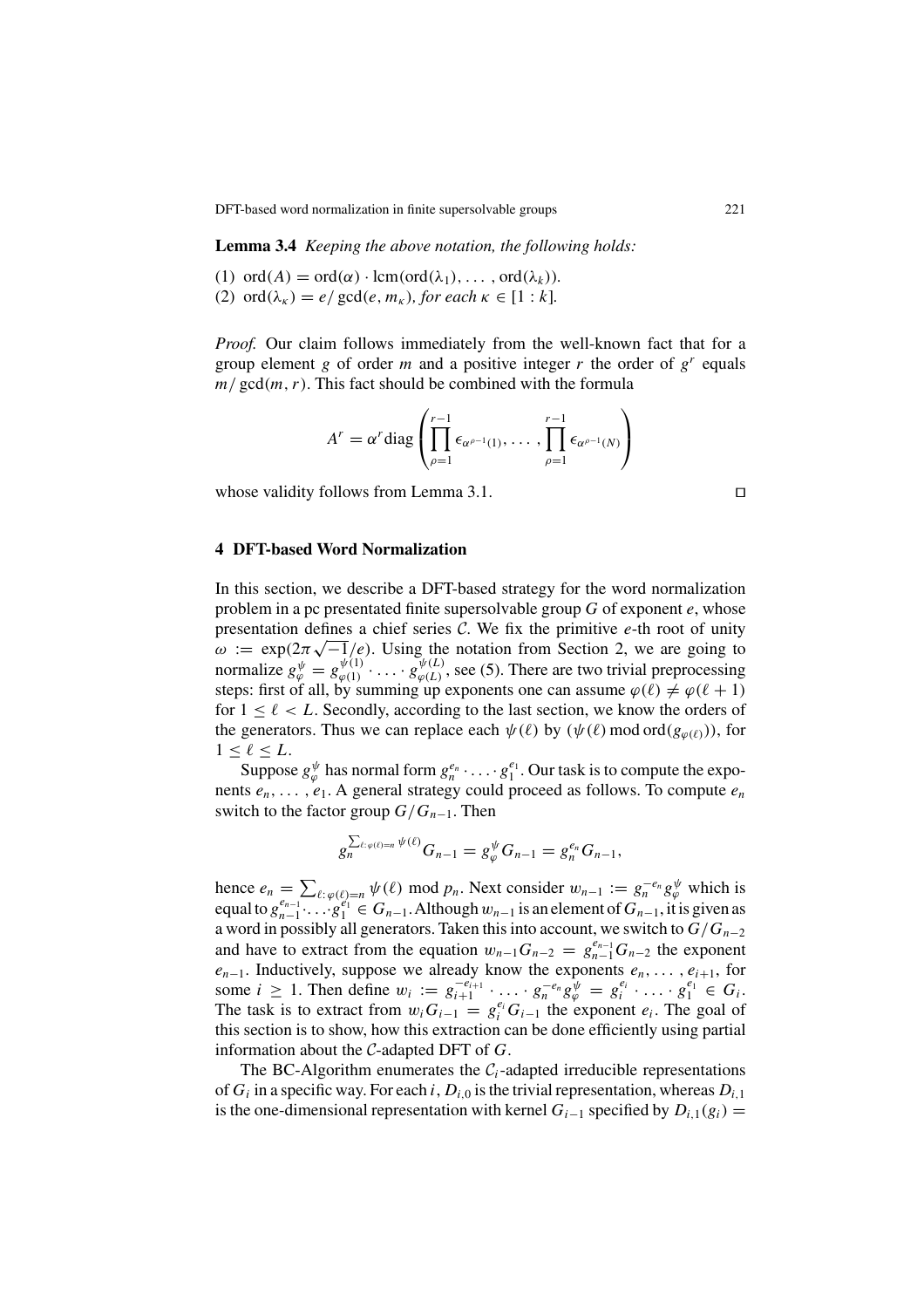$\varrho_i := \exp(2\pi \sqrt{-1}/p_i)$ . For each *i* let  $D_{n,\nu_i}$  be the first irreducible representation of G with the property that its restriction to  $G_i$  contains  $D_{i,1}$ . From Clifford Theory (see, e.g., [7]) we know that in this case  $D_{n,\nu}$ ,  $\downarrow G_i$  is a direct sum of one-dimensional representations, among them also  $D_{i,1}$ . Let  $\mu_i$  be the minimal m such that the m-th constituent of  $D_{n,v}$ ,  $\downarrow G_i$  equals  $D_{i,1}$ . We remark that both  $\nu_i$  and  $\mu_i$  can easily be extracted from DS(G).

Now we are prepared to present our DFT-based normalization procedure. In a preprocessing phase, the data structure  $DS(G)$  as well as the orders of the generators for a pc presented finite supersolvable group have been precomputed.

**WN-Algorithm: Word Normalization via DFT Input:**  $(\varphi, \psi)$  /\* this describes the word  $g_{\varphi}^{\psi} = g_{\varphi(1)}^{\psi(1)} \cdot \dots \cdot g_{\varphi(L)}^{\psi(L)}$ . **Output:**  $(e_1, \ldots, e_n)$  /\*  $g_n^{e_n} \cdot \ldots \cdot g_1^{e_1}$  is the normal form of  $g_{\varphi}^{\psi}$ \*/ (1)  $e_n := \sum_{\ell:\varphi(\ell)=n} \psi(\ell) \text{ mod } p_n$ (2) for  $i = n - 1$  downto 1 do (3) Compute the  $\mu_i$ -th entry  $\rho_i^{x_i}$  of the diagonal matrix  $i$  of the diagonal matrix  $D(w_i) = D(g_{i+1}^{-1})^{e_{i+1}} \cdot \ldots \cdot D(g_n^{-1})^{e_n} \cdot D(g_{\varphi(1)})^{\psi(1)} \cdot \ldots \cdot D(g_{\varphi(L)})^{\psi(L)},$ where  $D := D_{n,\nu_i}$ . (4)  $e_i := x_i \bmod p_i$ (5) endfor

#### **Theorem 4.1** *The WN-algorithm is correct.*

*Proof.* We have already seen that line (1) correctly computes  $e_n$ . Now let  $i \in$  $[1 : n-1]$  and suppose that  $e_n, \ldots, e_{i+1}$  have already been computed correctly by the WN-algorithm.

By definition of  $v_i$  and  $\mu_i$ , line (3) computes  $D_{i,1}(w_i) = D_{i,1}(g_i)^{e_i} \cdot \ldots$  $D_{i,1}(g_1)^{e_1} = D_{i,1}(g_i)^{e_i} = \rho_i^{e_i}$ , since all  $g_j$ ,  $j < i$ , are in the kernel of  $D_{i,1}$ .  $\square$ 

*Example 4.2* We illustrate the WN-Algorithm by means of the group  $G_{128}$  of order 128 given by the following pc presentation (trivial commutator relations are omitted):

$$
G_{128} = \langle g_7, g_6, g_5, g_4, g_3, g_2, g_1 | g_1^2 = g_2^2 = g_4^2 = g_5^2 = g_6^2 = 1, g_3^2 = g_1, g_7^2 = g_4,
$$
  
\n
$$
[g_2, g_6] = [g_2, g_7] = [g_3, g_4] = [g_3, g_5] = [g_3, g_6] = g_1, [g_3, g_7] = g_2,
$$
  
\n
$$
[g_4, g_5] = g_2 \cdot g_1, [g_4, g_6] = g_3 \cdot g_1, [g_5, g_7] = g_3, [g_6, g_7] = g_5
$$
\n(9)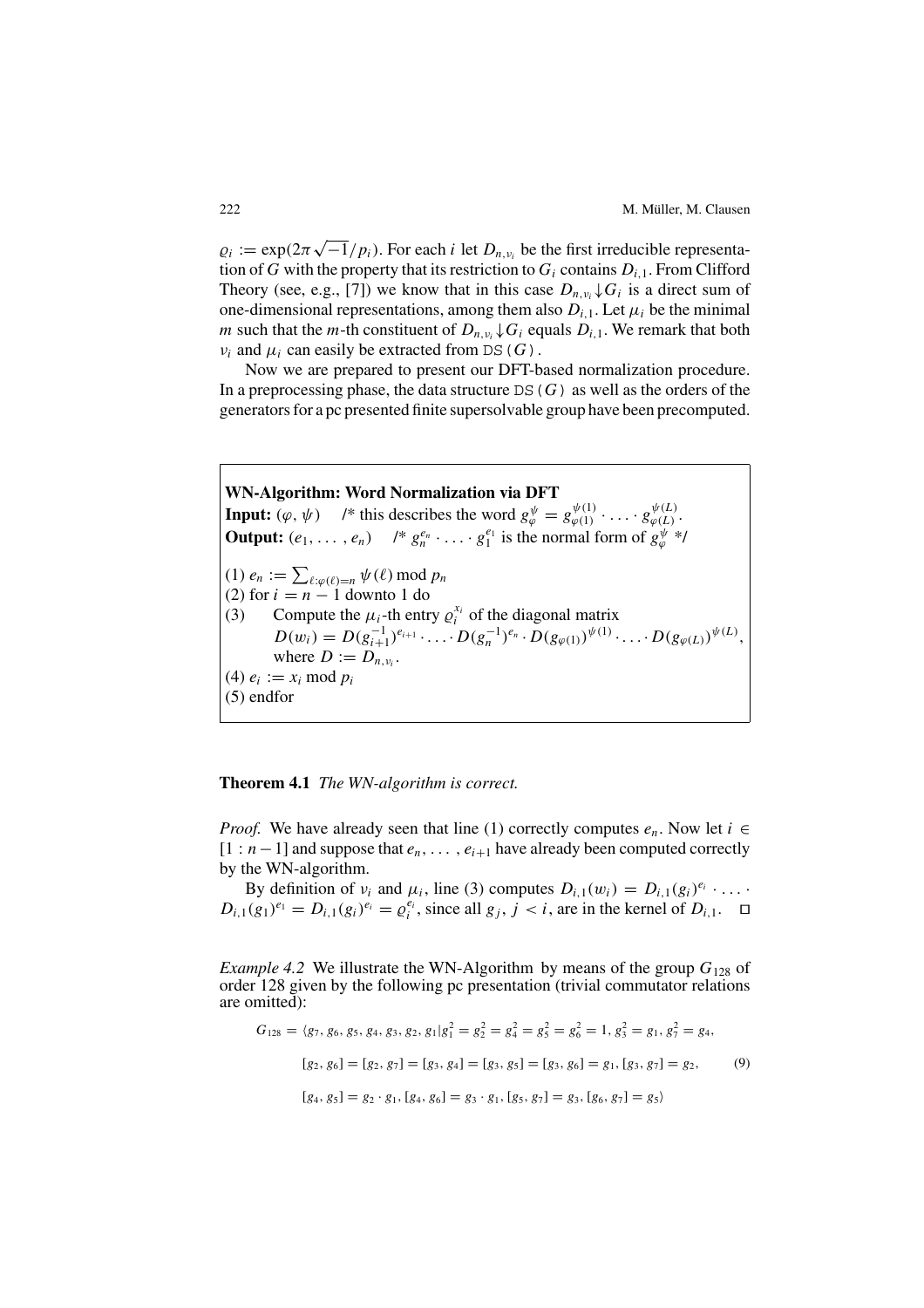

**Fig. 2.** The character graph of  $G_{128}$ 

The character graph of  $G_{128}$ , which can be regarded as the "skeleton" of the data structure DS(G), is shown in Figure 2. The representations  $D_{i,1}$ ,  $i \in [1:7]$ , are marked by a circle, and the corresponding representations  $D_{7,v_i}$  of  $G = G_7$ are marked by a square. For example, for  $i = 2$  we obtain  $v_2 = 11$ , and the restriction of  $D := D_{7,11}$  to  $G_2$  equals the 4-fold direct sum of  $D_{2,1}$ . Hence, in this case,  $\mu_2 = 1$ . Each non-trivial entry of  $D(w_2)$  equals  $D_{2,1}(w_2)$ .

In the analysis of the WN-Algorithm we need the following entity

$$
C(\varphi, \psi) := L + \sum_{\ell=1}^{L} \lfloor \log(\psi(\ell)) \rfloor.
$$
 (10)

 $C(\varphi, \psi)$  describes roughly the binary description lengths of all exponents of the word  $g_{\varphi}^{\psi}$ . Then one has the following upper complexity bounds for the WN-Algorithm.

**Theorem 4.3** *Let* G *be a finite pc presented supersolvable group with chief series* C *of length* n*, exponent* e *and maximal prime factor* pmax*. Furthermore, let (suitable parts) of* DS(G) *and all inverse matrices be given (computed in a preprocessing step by the BC-Algorithm and stored with (*O(|G|) *memory requirement). Let*  $d_{\text{max}} := \max_{D \in \text{Irr}(G,C)} (\text{deg}(D))$  *and let*  $A(\varphi, \psi)$  *denote the number of additions in*  $\mathbb{Z}_e$  *needed by the WN-Algorithm to compute the normal form of a word*  $w = g_{\varphi}^{\psi}$ . Then one has the following worst case upper *complexity bounds:*

$$
A(\varphi, \psi) \le 2n \cdot \sum_{\ell=1}^{L} |\psi(\ell)| + n^2 (p_{\max} - 1)
$$
 (11)

*and the in general better bound*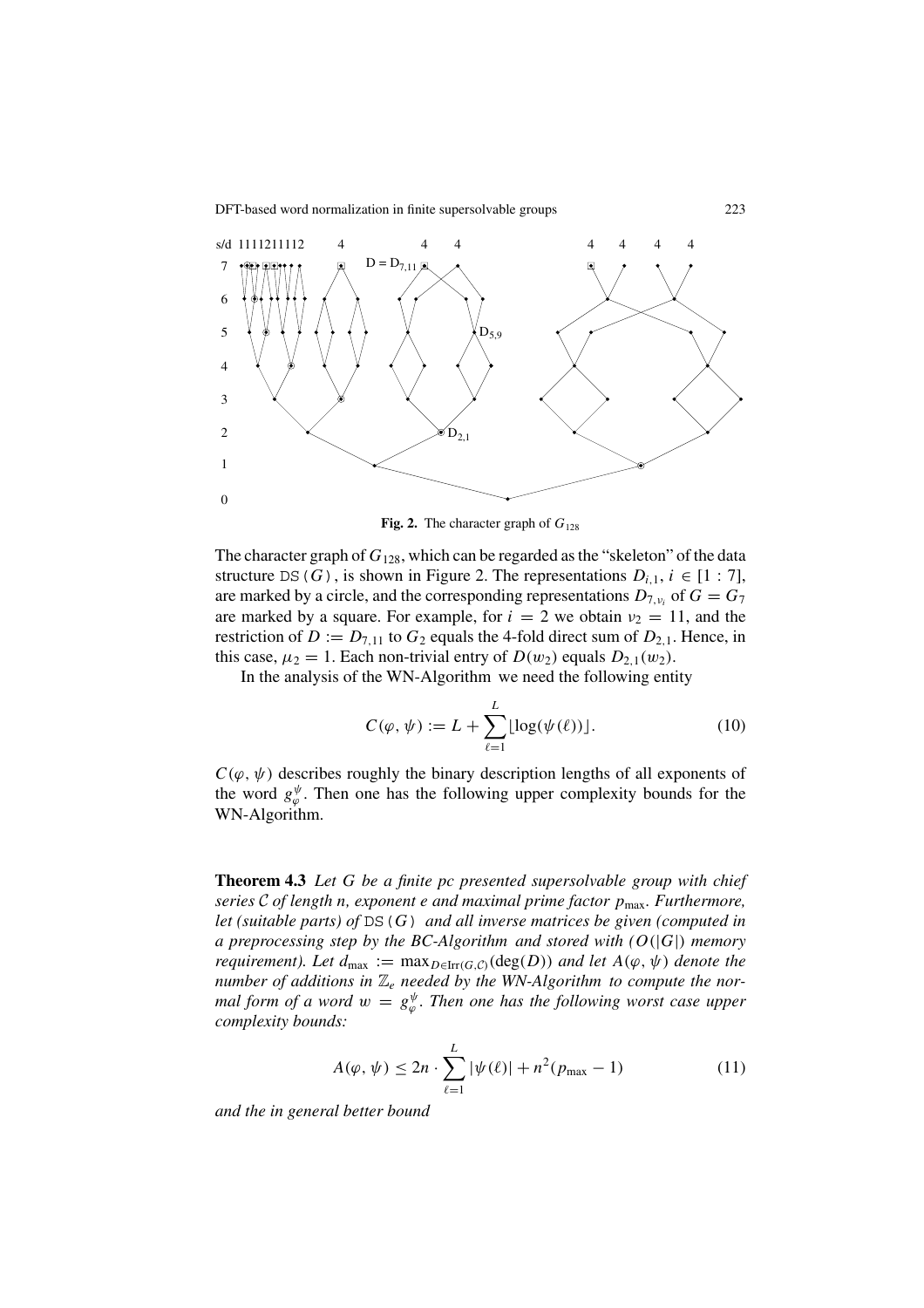$$
A(\varphi, \psi) \le 2n \cdot C(\varphi, \psi) + n^2 \cdot (\log(p_{\max}) + \min(p_{\max}, d_{\max}) + 1)
$$

$$
+ 2n \cdot \sum_{\ell=1}^{L} \min(|\psi(\ell)|, d_{\max}). \tag{12}
$$

*Proof.* In the proof of the upper bound (11) the binary method is not applied, whereas in the proof the upper bound (12) the binary method is used. Furthermore, we only count additions in  $\mathbb{Z}_e$  and assume that table look-ups are free of cost. (Actually, the number of table look-ups is of the same order as the number of additions in  $\mathbb{Z}_e$ .) Using the notation as in the description of the WN-Algorithm, in the *i*-th step,  $1 \le i \le n$ , we have to compute *m*-th entry of the product

$$
D(w_i) = D(g_{i+1}^{-1})^{e_{i+1}} \cdot \ldots \cdot D(g_n^{-1})^{e_n} \cdot D(g_{\varphi(1)})^{\psi(1)} \cdot \ldots \cdot D(g_{\varphi(L)})^{\psi(L)},
$$
\n(13)

where  $m := \mu_i$  and  $D := D_{n,\nu_i}$ . Only the data from DS(G) and the inverse matrices are available.

- Since  $D \downarrow G_{i-1}$  is trivial, the factors of the form  $D(g_i)^r$ ,  $r \in \mathbb{Z}, 1 \leq j < i$ , are free of charge.
- The matrices  $D(g_i)$ ,  $i \leq j < n$ , are not given explicitly in DS(G).  $D(g_i)$ is a block-diagonal matrix with blocks  $F(g_i)$  for suitable representations  $F \in \text{Irr}(G_i, \mathcal{C}_i)$  of same degree deg(F). In DS(G) the matrices  $F(g_i)$  are given up to a constant factor  $c \in \mathbb{C}$  (which is an e-th root of unity). The computation of a non-trivial entry of a factor of the form  $D(g_i)^r$ ,  $r \in \mathbb{N}$ ,  $i \leq j < n$ , can be reduced without additional cost to computing a non-trivial entry of  $F_k(g_i)^r$  for some suitable  $F_k$  among the representations F of the block structure. (This  $F_k$  can be read off the character graph which is part of DS(G) without cost.) In the data structure DS(G) the representation  $F_k$  is given up to a constant c, which is a primitive e-th root of unity.  $(F_k = c \cdot F_0;$ see the discussion before Lemma 2.3.) Considering that this factor c leads to an additional cost of min( $r - 1$ , M) additions in  $\mathbb{Z}_e$ , it follows from Lemma 3.3 that a non-trivial entry of  $F_k(g_i)^r$  (and, therefore, also one of  $D(g_i)^r$ ) can be computed with

$$
\min\left(2r-1,\ 2\lfloor\log(r\ \mathrm{div}\ M)\rfloor+2M\right) \tag{14}
$$

additions in  $\mathbb{Z}_e$  with some  $M \leq \text{deg}(F)$ . Therefore, the number of necessary additions in  $\mathbb{Z}_e$  is also bounded by

$$
2\lfloor \log(r \text{ div } M) \rfloor + \min(2r - 1, 2M). \tag{15}
$$

• For factors of the form  $D(g_i)^r$  with negative  $r \in \mathbb{Z}_{\leq 0}$ , we use the inverse matrices computed in the preprocessing step and proceed as above.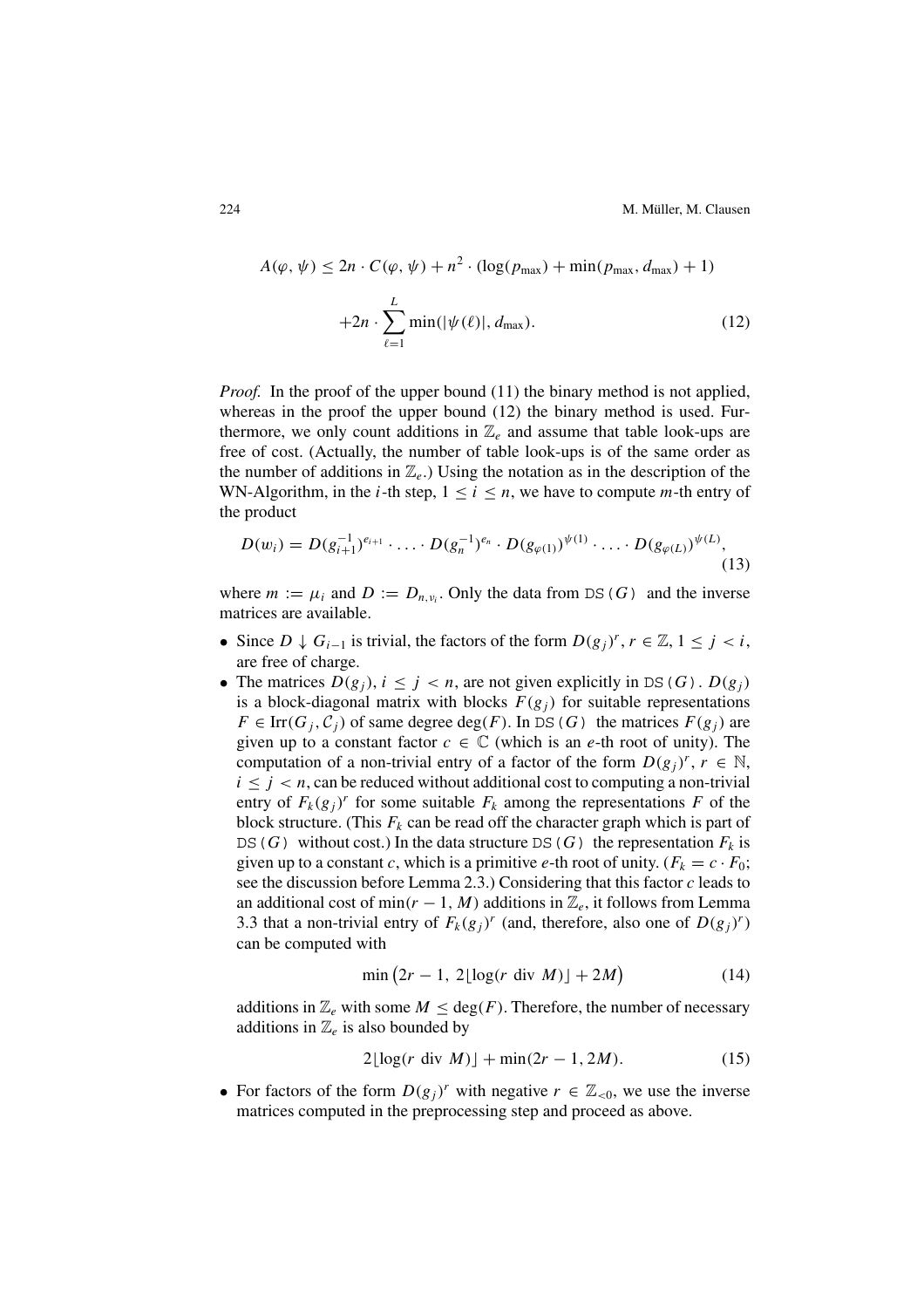Now, we prove upper bound (11) for  $A(\varphi, \psi)$ . Let  $A(i)$  denote the number of additions in  $\mathbb{Z}_e$  needed to compute the *m*-th entry of  $D(w_i)$  in the *i*-th step. The product in (13) has  $n - i + L$  factors. By Lemma 3.2 and the bound  $2r - 1$ in (14) one obtains

$$
A(i) \leq n - i + L - 1 + \sum_{\ell=i+1}^{n} (2e_{\ell} - 1) + \sum_{\ell=1}^{L} (2|\psi(\ell)| - 1).
$$

Setting  $p_{\text{max}} := \max_{1 \le i \le n} (p_i)$  and noting that  $e_\ell \le p_{\text{max}} - 1$ , one obtains an upper bound for  $A(\varphi, \overline{\psi})$  by summing over the steps  $i = 1, \ldots, n$ :

$$
A(\varphi, \psi) = \sum_{i=1}^{n} A(i)
$$
  
\n
$$
\leq \frac{n(n-1)}{2} + n \cdot L - n + \frac{n(n-1)}{2} (2(p_{\max} - 1) - 1)
$$
  
\n
$$
+ n \cdot \sum_{\ell=1}^{L} (2|\psi(\ell)| - 1)
$$
  
\n
$$
= n(n-1)(p_{\max} - 1) - n + 2n \cdot \sum_{\ell=1}^{L} |\psi(\ell)|
$$
  
\n
$$
\leq 2n \cdot \sum_{\ell=1}^{L} |\psi(\ell)| + n^2 (p_{\max} - 1).
$$

Now, we prove the upper bound (12) for  $A(\varphi, \psi)$ . Noting that the cycle length M is bounded by  $d_{\text{max}} := \max_{D \in \text{Irr}(G,\mathcal{C})} (\text{deg}(D))$  and  $\log(|r| \text{ div } M)$  is bounded by  $log |r|$ , we obtain from Lemma 3.2 and (15)

$$
A(i) \le n - i + L - 1 + \sum_{\ell=i+1}^{n} (2\lfloor \log e_{\ell} \rfloor + \min(2e_{\ell} - 1, 2d_{\max})) + \sum_{\ell=1}^{L} (2\lfloor \log |\psi(\ell)| \rfloor + \min(2|\psi(\ell)| - 1, 2d_{\max})).
$$

Using  $e_\ell \leq p_{\text{max}} - 1$  and  $\sum_{\ell=1}^L \lfloor \log(|\psi(\ell)|) \rfloor = C(\varphi, \psi) - L$ , which follows from the definition (10) of  $C(\varphi, \psi)$ , we obtain

$$
A(i) \le n - i + L - 1 + \sum_{\ell=i+1}^{n} \left( 2\lfloor \log(p_{\max} - 1) \rfloor + \min(2p_{\max} - 3, 2d_{\max}) \right)
$$
  
+2 \cdot C(\varphi, \psi) - 2 \cdot L + \sum\_{\ell=1}^{L} \left( \min(2|\psi(\ell)| - 1, 2d\_{\max}) \right)  
= n - i + L - 1 + 2 \cdot (n - i) \left( \lfloor \log(p\_{\max} - 1) \rfloor + \min(p\_{\max} - 1, d\_{\max}) \right)  
+2 \cdot C(\varphi, \psi) - 2 \cdot L + 2 \cdot \sum\_{\ell=1}^{L} \left( \min(|\psi(\ell)|, d\_{\max}) \right)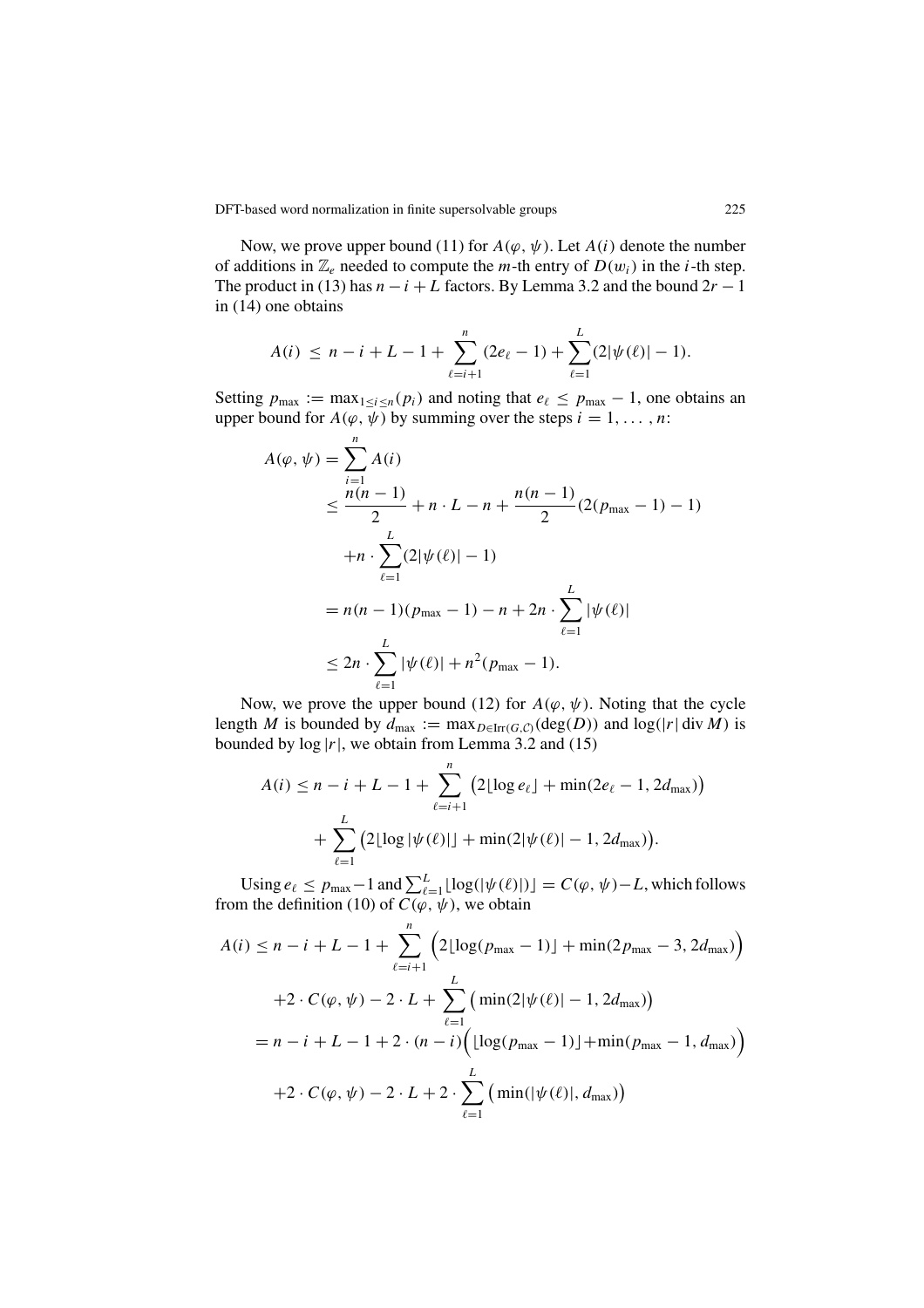$\Box$ 

$$
\leq 2 \cdot (n - i) \Big( \log(p_{\max}) + \min(p_{\max}, d_{\max}) + 1 \Big)
$$

$$
+ 2 \cdot C(\varphi, \psi) - L + 2 \cdot \sum_{\ell=1}^{L} \min(|\psi(\ell)|, d_{\max}).
$$

Altogether on gets the following bound for  $A(\varphi, \psi)$ :

$$
A(\varphi, \psi) = \sum_{i=1}^{n} A(i)
$$
  
\n
$$
\leq 2 \cdot \frac{n(n-1)}{2} \cdot \left( \log(p_{\max}) + \min(p_{\max}, d_{\max}) + 1 \right)
$$
  
\n
$$
+ 2n \cdot C(\varphi, \psi) - n \cdot L + 2n \cdot \sum_{\ell=1}^{L} \min(|\psi(\ell)|, d_{\max})
$$
  
\n
$$
\leq 2n \cdot C(\varphi, \psi) + n^2 \cdot \left( \log(p_{\max}) + \min(p_{\max}, d_{\max}) + 1 \right)
$$
  
\n
$$
+ 2n \cdot \sum_{\ell=1}^{L} \min(|\psi(\ell)|, d_{\max}).
$$

For most groups these upper bounds are only very rough. For example, if the maximal prime factor  $p_{\text{max}}$  and the maximal degree  $d_{\text{max}}$  are small compared to |G| und  $C(\varphi, \psi)$ , the running time is essentially  $n \cdot C(\varphi, \psi)$  up to a constant factor. As special case of Theorem 4.3 we get Corollary 1.1 and the following result:

**Corollary 4.4** Let G be a pc presented p-group of order  $p<sup>n</sup>$ . Under the assump*tions of Theorem 4.3 the following holds:*

- (1) *The normal form of the product of elements in* G *given in normal form can be computed with*  $5 \cdot p \cdot n^2$  *additions in*  $\mathbb{Z}_e$ *.*
- (2) *The normal form of the inverse of an element in* G *given in normal form can be computed with*  $3 \cdot p \cdot n^2$  *additions in*  $\mathbb{Z}_e$ *.*

*Proof.* Let a, b be words in normal form, then all exponents of  $w = a \cdot b$  are bounded by  $(p-1)$  and L is bounded by  $2 \cdot n$ . Hence, claim (1) follows directly from the first upper bound of Theorem 4.3. Let  $g = g_n^{e_n} \cdot \ldots \cdot g_1^{e_1}$  be given in normal form, then the inverse is given by  $g^{-1} = g_1^{-e_1} \cdot \ldots \cdot g_n^{-e_n}$ . Claim (2) follows also from the first upper bound of Theorem 4.3.

There is still place for improvements and generalization of the WN-Algorithm. Note that not all irreducible representations of  $\text{Irr}(G, \mathcal{C})$  are actually needed, so that in the preprocessing step one can restrict on the computation of the necessary representations. Furthermore, the WN-Algorithm works in the same way for any regular expression in the generators  $g_1, \ldots, g_n$  of G.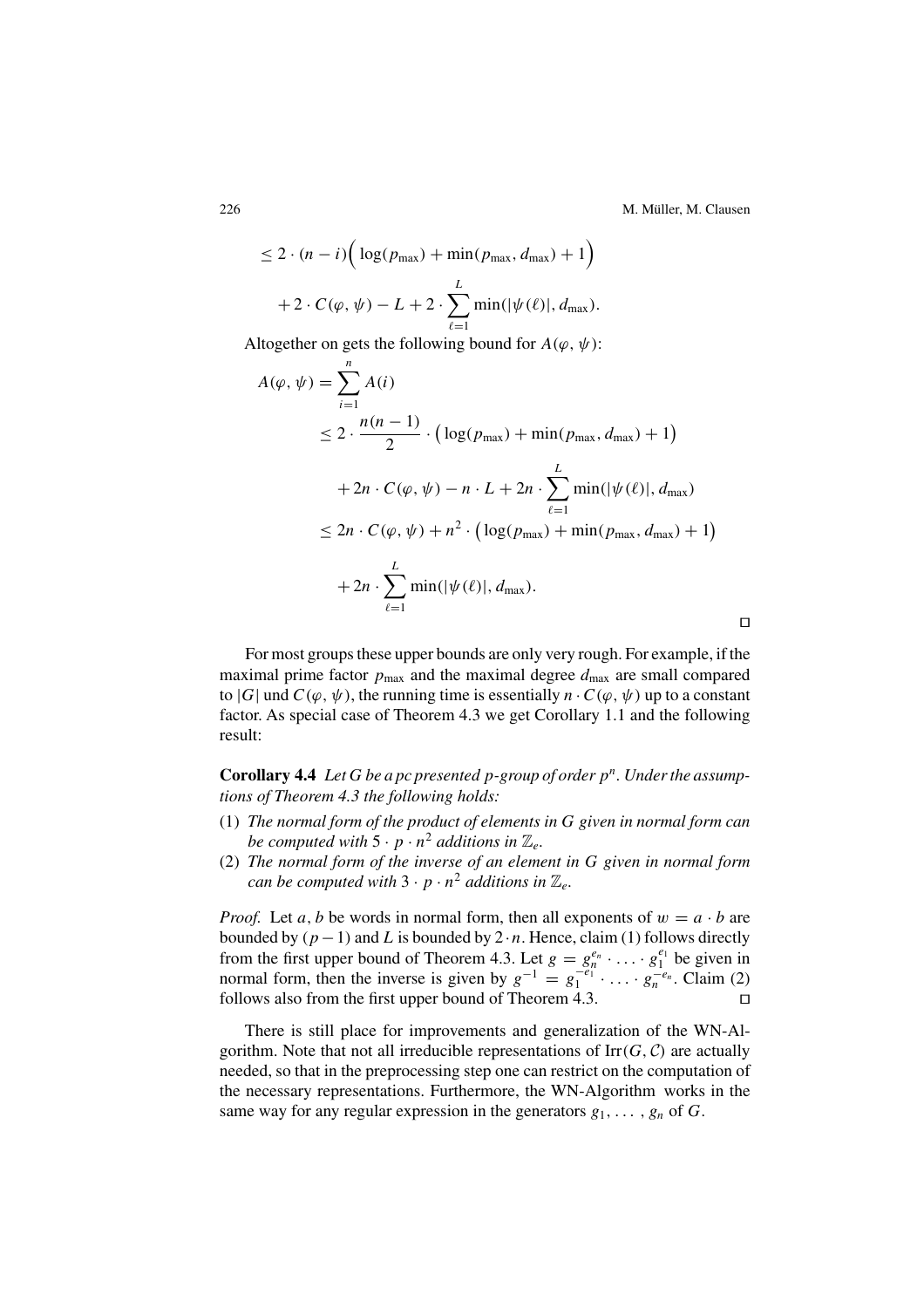#### **5 Implementation**

The WN-Algorithm has been implemented in the programming language C/C++. Numerous tests have been conducted using an Intel Pentium III, 700 MHz with 128 MB RAM. In the following tables all running times are measured in milliseconds.

Table 1 illustrates the running time behaviour of the WN-Algorithm for fixed words but various group sizes |G| with chief series  $\mathcal C$  of different length n. We used as groups  $m$ -fold direct products of the symmetric group  $S_3$  for increasing  $m$ . The forth column  $t(DFT)$  represents the running time of the preprocessing step computing the DS( $G$ ) by the BC-Algorithm. Columns five to seven show the running times  $t(w(j))$  needed to normalize the words  $w(j) = g_{\varphi(j)}^{\psi(j)}$ ,  $j = 1, 2, 3$ . The last row shows the entity  $C(\varphi(j), \psi(j))$ . The words  $w(j)$  were generated by some random functions  $\varphi$  and  $\psi$ , equally distributed in [1 : n] and [1 : 6] respectively. (Note that  $e = 6$  is the exponent of all groups  $G = (S_3)^m$ ).)

Looking at the columns of the table, one recognizes that the running times are roughly linear in  $n$ . From the rows of the table follows that the running times are also about linear in  $C(\varphi, \psi)$ . In other words, the running time behaviour of the implementation of WN-Algorithm can be roughly decribed by  $n \cdot C(\varphi, \psi)$ . This corresponds to the second upper bound of Theorem 4.3 since the remaining summands are neglectable for small  $p_{\text{max}}$  and  $d_{\text{max}}$  and independent of  $C(\varphi, \psi)$ .

To test the implementation on more complex groups, we have generated a library of several thousands of consistent pc presentations defining supersolvable groups of various orders up to  $10<sup>7</sup>$  using the computer algebra system GAP [6]. In Table 2,  $\text{Lib}_N(k)$  denotes the k-th pc presentation of our library defining a group G of order N and  $Syl_2(S_{16})$  is a 2-Sylow group of the symmetric group  $S<sub>16</sub>$ . Again one recognizes that the running time of the WN-Algorithm does not depend on the group order  $|G|$ , but on the length n of the chief series corresponding to the hight of the character graph. For example, the running times for the group  $G = \mathrm{Syl}_2(S_{16})$  ( $n = 15$ ) are about three times the ones of the group

| G                  | G        | $\boldsymbol{n}$ | t(DFT) | t(w(1))            | t(w(2))          | t(w(3))          |
|--------------------|----------|------------------|--------|--------------------|------------------|------------------|
| $(S_3)$            | 6        | $\mathfrak{D}$   | < 1    | 17                 | 133              | 951              |
| $(S_3)^2$          | 36       | 4                | < 1    | 30                 | 218              | 1808             |
| $(S_3)^3$          | 216      | 6                | < 1    | 55                 | 301              | 2846             |
| $(S_3)^4$          | 1296     | 8                | 1      | 56                 | 436              | 4040             |
| $(S_3)^5$          | 7776     | 10               | 17     | 92                 | 558              | 5454             |
| $(S_3)^6$          | 46656    | 12               | 82     | 103                | 692              | 6897             |
| $(S_3)^7$          | 279936   | 14               | 281    | 128                | 856              | 8499             |
| $(S_3)^8$          | 679616   | 16               | 1370   | 100                | 1035             | 10283            |
| $(S_3)^9$          | 10077696 | 18               | 5124   | 120                | 1225             | 12183            |
| $(S_3)^{10}$       | 60466176 | 20               | 22186  | 252                | 1464             | 14386            |
| $C(\varphi, \psi)$ |          |                  |        | $2.2 \cdot 10^{4}$ | $2.2 \cdot 10^5$ | $2.2 \cdot 10^6$ |

**Table 1.** Running times depending on *n*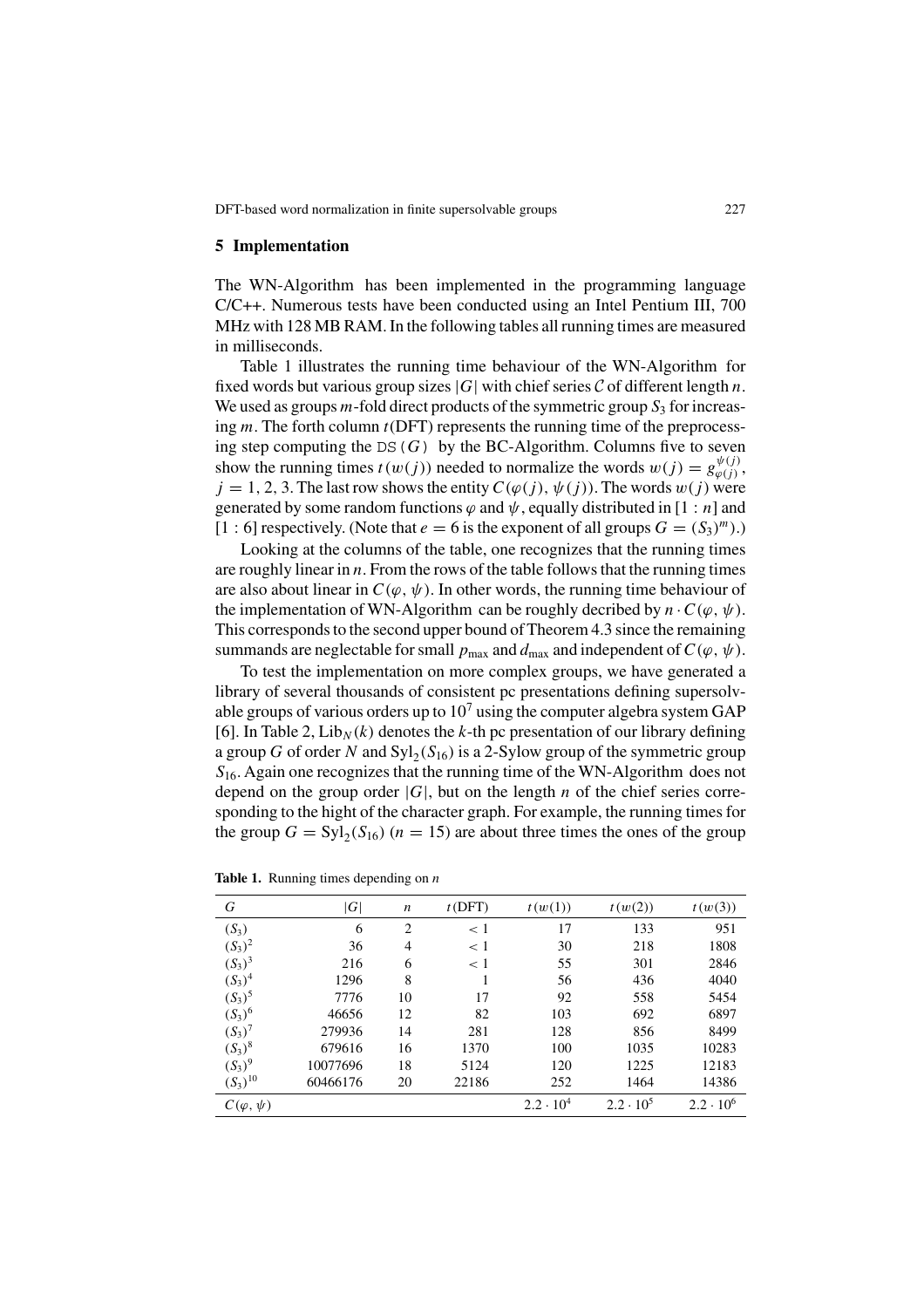| G                         | G      | $\boldsymbol{n}$ | t(DFT)         | t(w(1))        | t(w(2))         | t(w(3))         | t(w(4))         | t(w(5))         |
|---------------------------|--------|------------------|----------------|----------------|-----------------|-----------------|-----------------|-----------------|
| Lib <sub>1024</sub> (1)   | 1024   | 10               | $\overline{4}$ | 7              | 76              | 481             | 4670            | 46690           |
| Lib <sub>2187</sub> (1)   | 2187   | 7                | $\overline{c}$ | 2              | 46              | 320             | 3015            | 29065           |
| $Lib_{7560}(1)$           | 7560   | 8                | 119            | 4              | 50              | 371             | 3810            | 36336           |
| $Lib_{7560}(54)$          | 7560   | 8                | 6              | 3              | 54              | 373             | 3439            | 34420           |
| $Lib_{7776}(1)$           | 7776   | 10               | 21             | 8              | 72              | 470             | 4609            | 45380           |
| Lib <sub>15625</sub> (35) | 15625  | 6                | 6              | $\overline{c}$ | 31              | 274             | 2470            | 23411           |
| Lib <sub>16000</sub> (1)  | 16000  | 10               | 77             | 6              | 69              | 472             | 4521            | 45229           |
| $Lib_{22287}(1)$          | 22287  | $\overline{4}$   | 96             |                | 25              | 196             | 1695            | 15905           |
| Lib <sub>23940</sub> (1)  | 23940  | 7                | 113            | 5              | 41              | 317             | 2975            | 28340           |
| $Syl_2(S_{16})$           | 32768  | 15               | 146            | 12             | 120             | 830             | 8299            | 82611           |
| $Lib_{42875}(1)$          | 42875  | 6                | 55             | 3              | 38              | 274             | 2570            | 24335           |
| $Lib_{179894}(3)$         | 179894 | 5                | 260            | 1              | 31              | 237             | 2185            | 20380           |
| $C(\varphi, \psi)$        |        |                  |                | $10^3$         | 10 <sup>4</sup> | 10 <sup>5</sup> | 10 <sup>6</sup> | 10 <sup>7</sup> |

**Table 2.** Running times for different groups

 $G = \text{Lib}_{42875}(1)$  ( $n = 6$ ) and two times the ones of  $G = \text{Lib}_{7560}(1)$  ( $n = 8$ ). The words being used in these examples have  $\psi(\ell) = 1$  for all  $1 \leq \ell \leq L(w)$ , i.e.,  $C(\varphi, \psi) = L$ .

We compared the running times of the WN-Algorithm with the running times of a GAP-routine which computes the word normalization using the collection strategies described in [12]. See also [8] or [15] for further details.As for the WN-Algorithm the running time of the GAP-routine was also about linear in the complexity  $C(\varphi, \psi)$  and did not essentially depend on the group size  $|G|$ . However, there was one striking qualitative difference in the running time behaviour: in contrast to the WN-Algorithm the running time of the GAP-routine did not depend on  $n$  but on the complexity of the pc presentation defining the group G, i.e., the number and sizes of the non-trivial coefficients  $a_{i\ell}$  und  $b_{i\ell}$ in the pc presentation (see (3) and (4)). These experimental results reflect that our DFT-based strategy for the word normalization and conventional collecting strategies are based on different principles. However, recall that the WN-Algorithm needs some preprocessing step to compute the irreducibe representations and memory capacity linear in the group order  $|G|$  to store DS(G).

#### **6 Multivariate Polynomial Division**

For a finite pc presented group G the group algebra  $\mathbb{C}G$  can be identified with the quotient of a non-commutative polynomial ring modulo a suitable ideal  $I_G$ . Choosing a certain monomial ordering, the pc presentation of G defines a reduced Göbner basis of  $I_G$ . In this case, polynomial division modulo  $I_G$  can be done via word normlization by means of the WN-Algorithm. In the following we go into some more detail.

The foundations of the theory of non-commutative Gröbner bases was already laid down by Bergman [2]. For a detailed treatment of this theory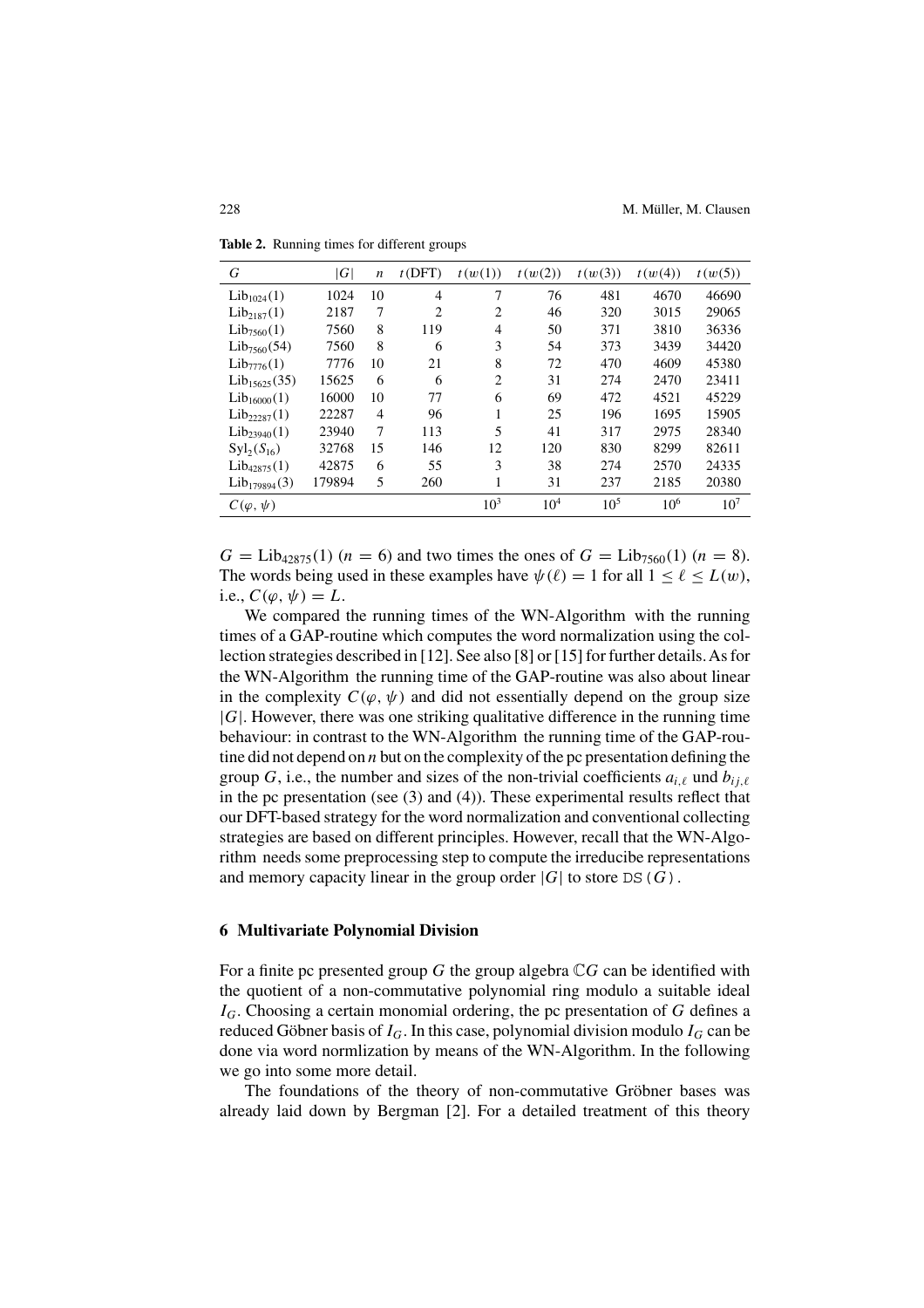we refer to [9]. Let  $\mathbb{C}\langle X \rangle = \mathbb{C}\langle X_n, \ldots, X_1 \rangle$  denote the *non-commutative polynomial ring* over  $\mathbb C$  in the variables  $X := \{X_n, \ldots, X_1\}$ . In the following, an ideal  $I \subset \mathbb{C}\langle X \rangle$  is always understood to be two-sided. Let G be a finite supersolvable group with a pc presentation as in (3). Then  $X_i \mapsto g_i$ ,  $i = 1, \ldots, n$ , extends to a surjective homomorphism  $\varphi : \mathbb{C}\langle X_n, \ldots, X_1 \rangle \to \mathbb{C}G$  with kernel  $I_G := \text{ker}(\varphi)$ . The pc relations of G define polynomials in  $I_G$  by

$$
f_i := X_i^{p_i} - X_{i-1}^{a_{i,i-1}} \cdot \ldots \cdot X_1^{a_{i,1}}, \qquad 1 \le i \le n,
$$
  
\n
$$
f_{ij} := X_i X_j - X_j X_i X_i^{b_{ij,i}} \cdot \ldots \cdot X_1^{b_{ij,1}}, \qquad 1 \le i < j \le n.
$$

We fix the so called *basic wreath-product ordering* denoted by  $\succ_w$  as monomial ordering on  $\mathbb{C}\langle X \rangle$  (see [12] for a definition). Then the leading terms of  $f_i$ and  $f_{ij}$  with respect to  $\succ_w$  are given by LT $(f_i) = X_i^{p_i}$  and LT $(f_{ij}) = X_i X_j$ and the following theorem can be proved easily:

**Theorem 6.1** *The set*  $G_w := \{f_i, 1 \le i \le n\} \cup \{f_{ij}, 1 \le i \le j \le n\}$  *is the reduced Gröbner basis of*  $I_G \subset \mathbb{C}\langle X_n, \ldots, X_1 \rangle$  *with respect to the basic wreath-product ordering*  $\succ_w$ .

The *reduction process* or *non-commutative multivariate polynomial division* is analogous to the commutative case. For example, let  $f \in \mathbb{C}\langle X \rangle$  and w.l.o.g. let the leading coefficient of  $f$  be one. Denote the leading term of  $f$  by LT(f), then  $f = LT(f) + f'$  with suitable  $f' \in \mathbb{C}\langle X \rangle$ . A monomial m contains LT(f) as subword, if  $m = m_1LT(f)m_2$  for suitable monomials  $m_1, m_2$ . The *reduction* of *m* w.r.t. *f* is defined as  $m_1(-f')m_2$ . In this way, the reduction of an element in  $\mathbb{C}\langle X \rangle$  w.r.t. to an arbitrary set of polynomials can be defined. As in the commutative case the reduction process w.r.t. a Gröbner basis  $\mathcal{G}_{w}$  leads to a uniquely determined remainder (see [9]). We denote this remainder by  $\bar{f}^{\mathcal{G}_w}$ .

Let  $\mathcal{G}_w$  be the Gröbner basis of  $I_G$  with monomial ordering  $\succ_w$  as in Theorem 6.1. In this special case, we suggest to compute the unique remainder  $f^{\mathcal{G}_w}$ modulo  $I_G$  of a given polynomial  $f \in \mathbb{C}\langle X \rangle$  via word normalization instead of computing it via stepwise reduction.

**PD-Algorithm: Polynomial division via word normalization Input:** Polynomial  $f = \sum_{(\varphi,\psi)} c_{(\varphi,\psi)} X_{\varphi}^{\psi} \in \mathbb{C} \langle X \rangle$ **Output:**  $\bar{f}^{\mathcal{G}_w}$  /\* reduced polynomial with respect to  $\mathcal{G}_w$ \*/

- (1) **Normalization step:** Compute the normal form of all monomials  $X^{\psi}_{\varphi}$ with  $c_{(\varphi,\psi)} \neq 0$  by means of the WN-Algorithm. These computations can be done in parallel.
- (2) **Summation step:** Sum up the coefficients  $c_{(\varphi,\psi)} \neq 0$ , whose monomials  $X^{\alpha}$  are equivalent to the same normal form computed in (2).
- (3) Define the polynomial  $\bar{f}$ , whose terms consist of the monomials of step (1) with the corresponding coefficients computed in (2). Then  $\bar{f}^{\mathcal{G}_w} = \bar{f}$ .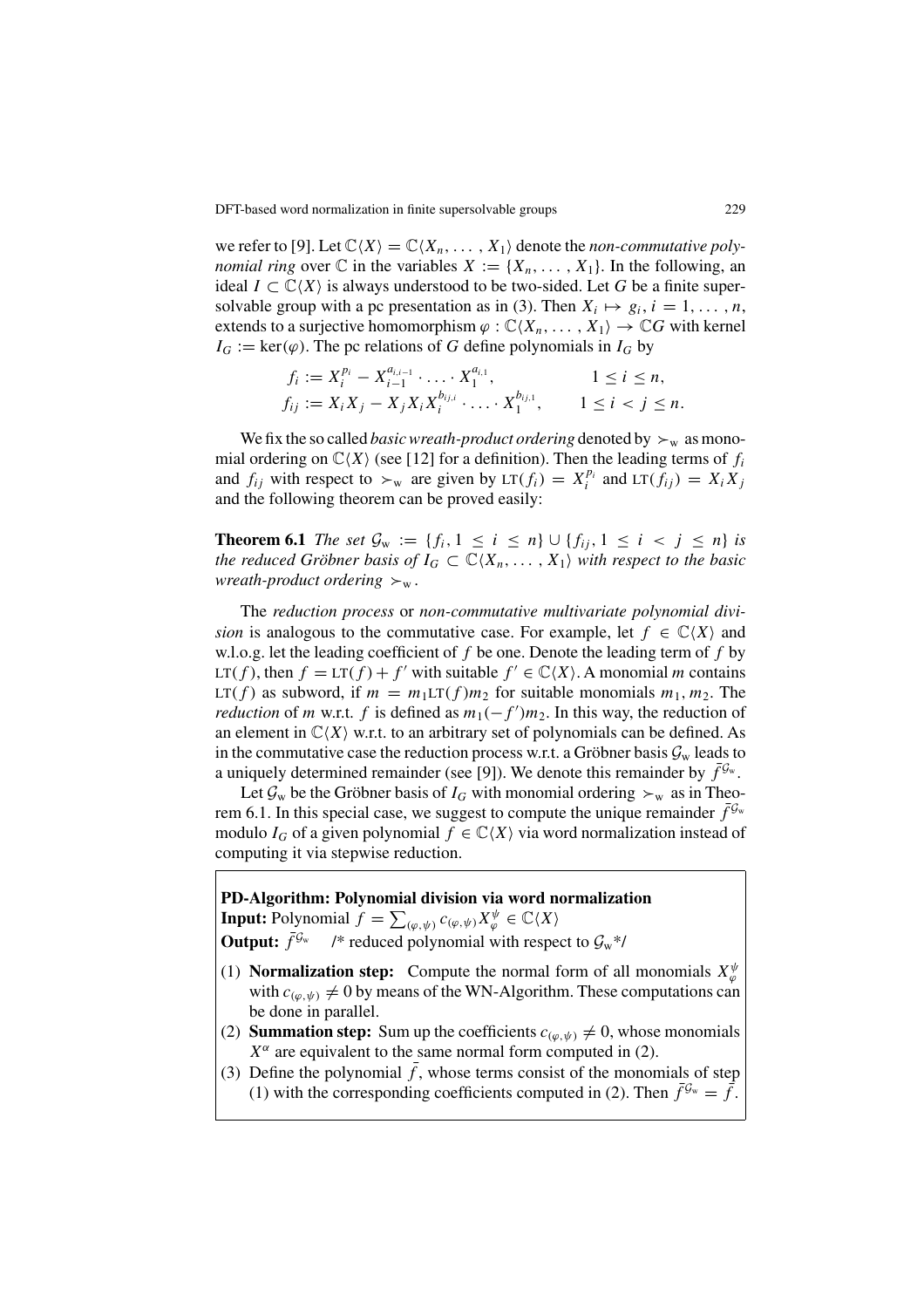#### **Theorem 6.2** *The PD-Algorithm is correct.*

*Proof.*  $\bar{f}$  is congruent to f modulo  $I_G$  and  $\bar{f}$  is not further reducible with respect to  $\mathcal{G}_{w}$ . Therefore, one has  $\bar{f} = \bar{f}^{\mathcal{G}_{w}}$ .

In contrast to the standard reduction algorithm, which proceeds "horizontally", the PD-Algorithm proceeds "vertically". In particluar, the running time of the standard algorithm to compute  $\bar{f}^{\mathcal{G}_w}$  is in general linear in the multidegree of  $f$ , whereas the one of the PD-Algorithm is logarithmic in the multidegree. Hence, the PD-Algorithm is much faster in case the multidegrees are large.

For an arbitrary monomial ordering  $\geq$  with Gröbner basis G of  $I_G$  one can proceed as follows:

- For a given  $f \in \mathbb{C}\langle X \rangle$  compute the normal form  $\bar{f}^{\mathcal{G}_w}$  with respect to the wreath product ordering via the PD-Algorithm. The total degree  $|\alpha|$  of each monomial  $X^{\alpha}$  of this polynomial is bounded by  $|\alpha| = \alpha_1 + \cdots + \alpha_n$  $p_1 + \ldots + p_n$ .
- Then, reduce  $\bar{f}^{\mathcal{G}_w}$  w.r.t. the Gröbner basis  $\mathcal{G}$  by the standard algorithm to get the desired remainder  $\bar{f}^{\mathcal{G}}$ . This can be done fast since the degree of  $\bar{f}^{\mathcal{G}_w}$  is already small.

#### **References**

- 1. Baum, U., Clausen, M.: Computing irreducible representations of supersolvable groups. Mathematics of Computation. Volume **63**(207), 351–359 (1994)
- 2. Bergman, G.: The Diamond Lemma for Ring Theory. Adv. Math. **29**, 178–218 (1978)
- 3. Bürgisser, P., Clausen, M., Shokrollahi, M.A.: Algebraic Complexity Theory. Grundlehren der mathematischen Wissenschaften, **315**, Springer Verlag, Berlin, 1997
- 4. Clausen, M., Baum, U.: Fast Fourier Transforms. BI-Wissenschaftsverlag, Mannheim, 1993
- 5. Clausen, M., Müller, M.: A fast program generator of FFTs. Proceedings AAECC-13, Honolulu, LNCS **1719**, 29–42 (1999)
- 6. The GAP Group, GAP Groups, Algorithms and Programming. Version 4.3; 2002 (http://www.gap-system.org.)
- 7. Isaacs, I.: Character Theory of Finite Groups. Academic Press, Inc. 1976
- 8. Leedham-Green, C.R., Soicher, L.H.: Collection from the left and other strategies. J. Symbolic Computation **9**, 665–675 (1990)
- 9. Mora, F.: Gröbner Bases for Non-Commutative Polynomial Rings. Proceedings AAECC-3, Grenoble, LNCS **229**, 353–362 (1985)
- 10. Müller, M.: Beiträge zur Algorithmik verallgemeinerter diskreter Fouriertransformationen. PhD thesis, Universität Bonn, Institut für Informatik, 2001
- 11. Serre, J.-P.: Linear Representations of Finite Groups. Graduate Texts in Mathematics, Springer-Verlag, 1986
- 12. Sims, C.C.: Computation with finitely presented groups. Cambridge University Press, 1994